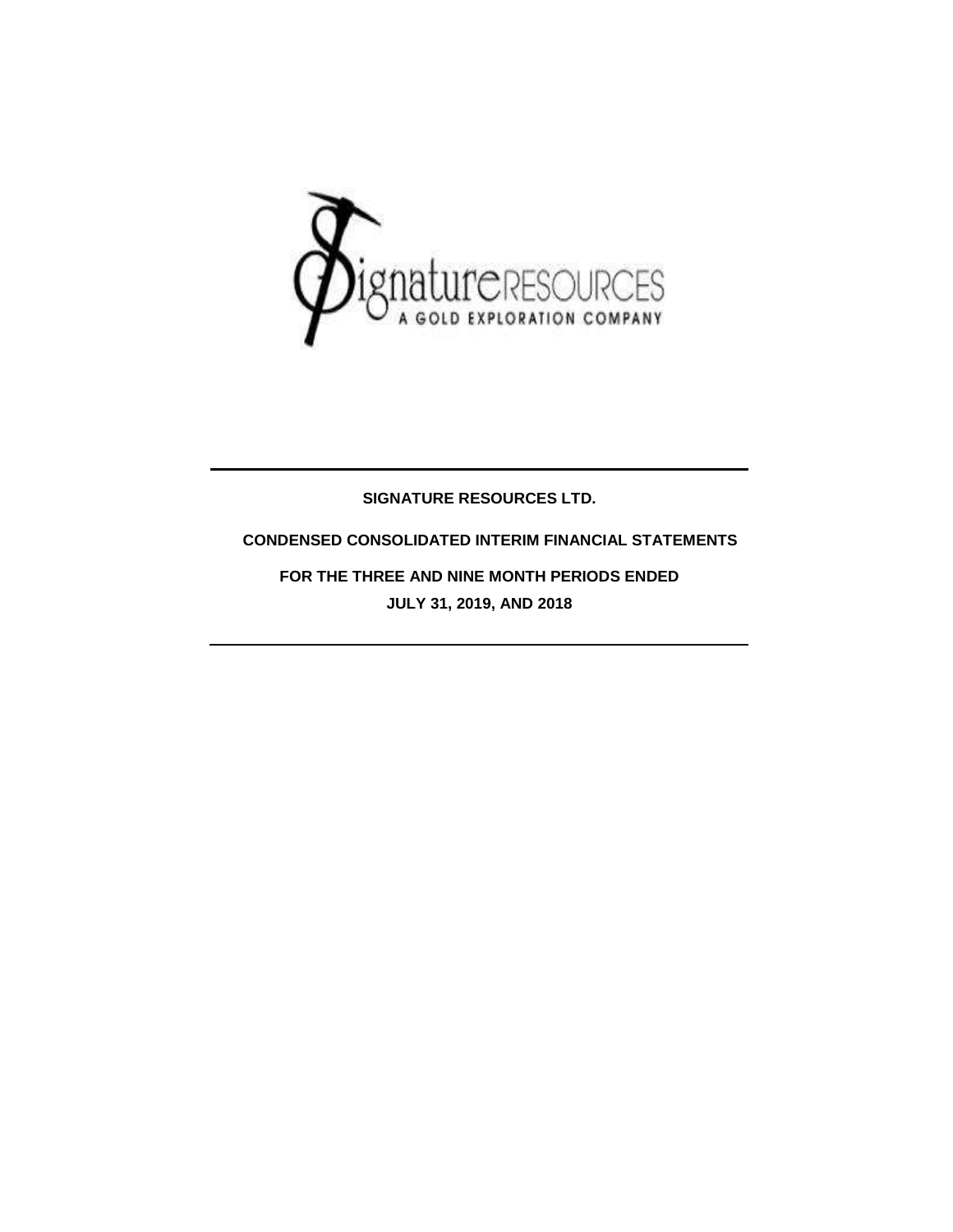#### **Notice of No Auditor Review of Interim Financial Statements**

Under National Instrument 51-102, Part 4, subsection 4.3(3)(a), if an auditor has not performed a review of the interim financial statements, they must be accompanied by a notice indicating that the financial statements have not been reviewed by an auditor.

The management of Signature Resources Ltd. is responsible for the preparation of the accompanying unaudited condensed consolidated interim financial statements. The unaudited condensed consolidated interim financial statement have been prepared in accordance with International Financial Reporting Standards and are considered by management to present fairly the consolidated financial position, operating results and cash flows of the Company.

The Company's independent auditor has not performed a review of these financial statements in accordance with standards established by the Chartered Professional Accountants of Canada for a review of interim financial statements by an entity's auditor. These unaudited condensed consolidated interim financial statements include all adjustments, consisting of normal and recurring items, that management considers necessary for a fair presentation of the consolidated financial position, results of operations and cash flows.

"Walter Hanych" "Jonathan Held"

Walter Hanych, Jonathan Held, Chief Executive Officer Chief Financial Officer

September 27, 2019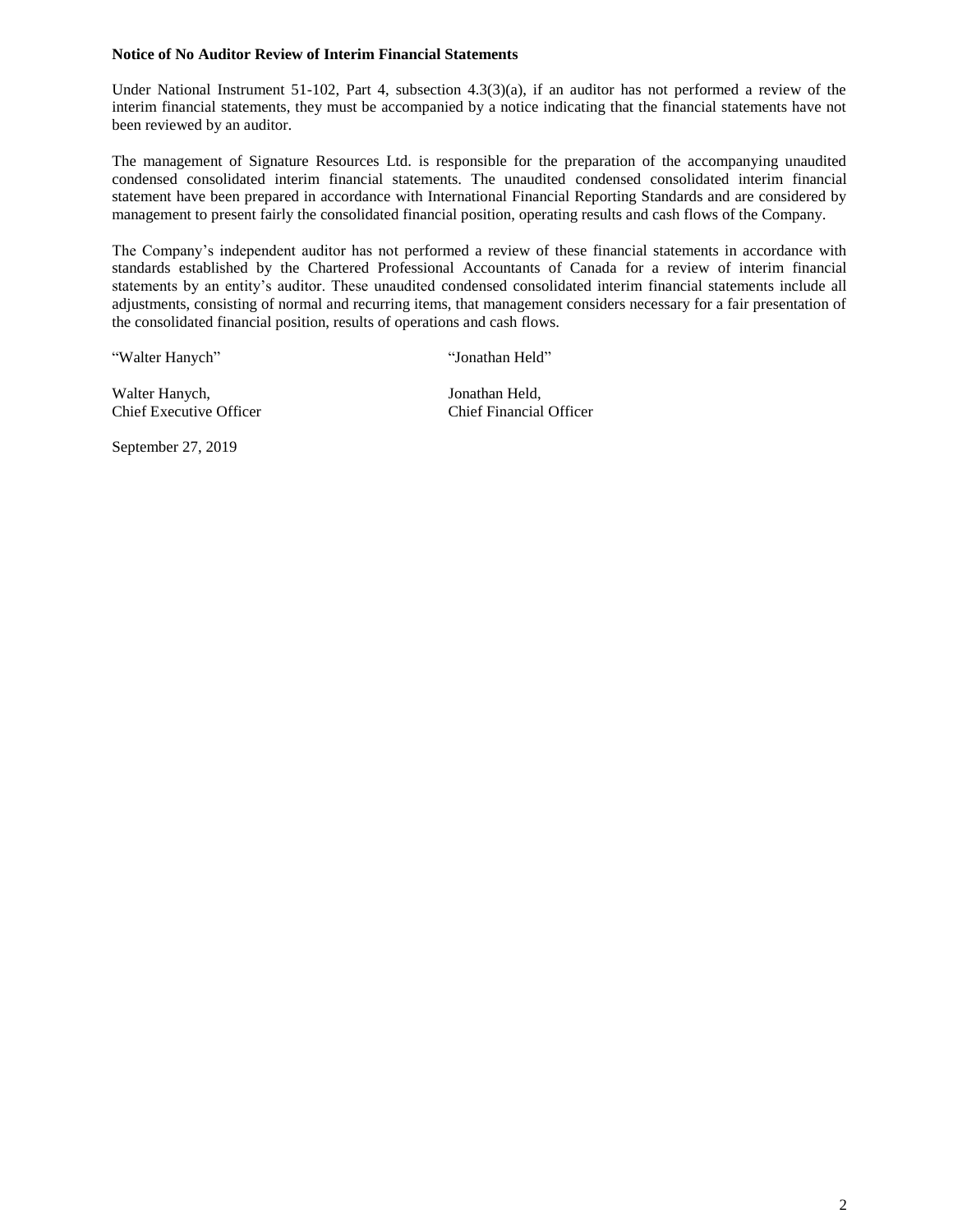# **SIGNATURE RESOURCES LTD. CONDENSED CONSOLIDATED INTERIM STATEMENTS OF FINANCIAL POSITION AS AT**

**(Expressed in Canadian dollars)**

|                                                       | <b>Note</b> | July 31<br>2019 | October 31<br>2018<br>(Audited) |
|-------------------------------------------------------|-------------|-----------------|---------------------------------|
|                                                       |             | \$              | \$                              |
| <b>ASSETS</b>                                         |             |                 |                                 |
| <b>CURRENT</b>                                        |             |                 |                                 |
| Cash                                                  |             | 40,471          | 461,921                         |
| Amounts receivable                                    |             | 22,043          | 91,925                          |
| Prepaid expenses and deposit                          |             | 52,113          | 34,379                          |
| Total current assets                                  |             | 114,627         | 588,225                         |
| Equipment                                             | 4           | 367,583         | 140,649                         |
| Exploration and evaluation assets                     | 5           | 5,789,845       | 5,399,612                       |
| <b>Total assets</b>                                   |             | 6,272,055       | 6,128,486                       |
| <b>LIABILITIES</b><br><b>CURRENT</b>                  |             |                 |                                 |
| Accounts payable and accrued liabilities              | 6,8         | 1,543,103       | 1,214,513                       |
| Rehabilitation provision                              | 9           | 14,315          | 14,081                          |
| Promissory note                                       | 10          | 166,194         |                                 |
| <b>Total current liabilities</b>                      |             | 1,723,612       | 1,228,594                       |
| Rehabilitation provision                              | 9           | 257,364         | 251,196                         |
| <b>Total liabilities</b>                              |             | 1,980,976       | 1,479,790                       |
| <b>SHAREHOLDERS' EQUITY</b>                           |             |                 |                                 |
| Share capital                                         | 7           | 6,303,209       | 6,125,870                       |
| Contributed surplus                                   |             | 1,476,480       | 1,394,314                       |
| <b>Deficit</b>                                        |             | (3,488,610)     | (2,871,488)                     |
| Total shareholders' equity                            |             | 4,291,079       | 4,648,696                       |
| Total liabilities and shareholders' equity            |             | 6,272,055       | 6,128,486                       |
| NATURE OF BUSINESS AND CONTINUING OPERATIONS (Note 1) |             |                 |                                 |

COMMITMENTS AND CONTINGENCIES (Notes 5 & 11)

*"Signed" "Signed"*

Walter Hanych, Director National Communisty Stephen Timms, Director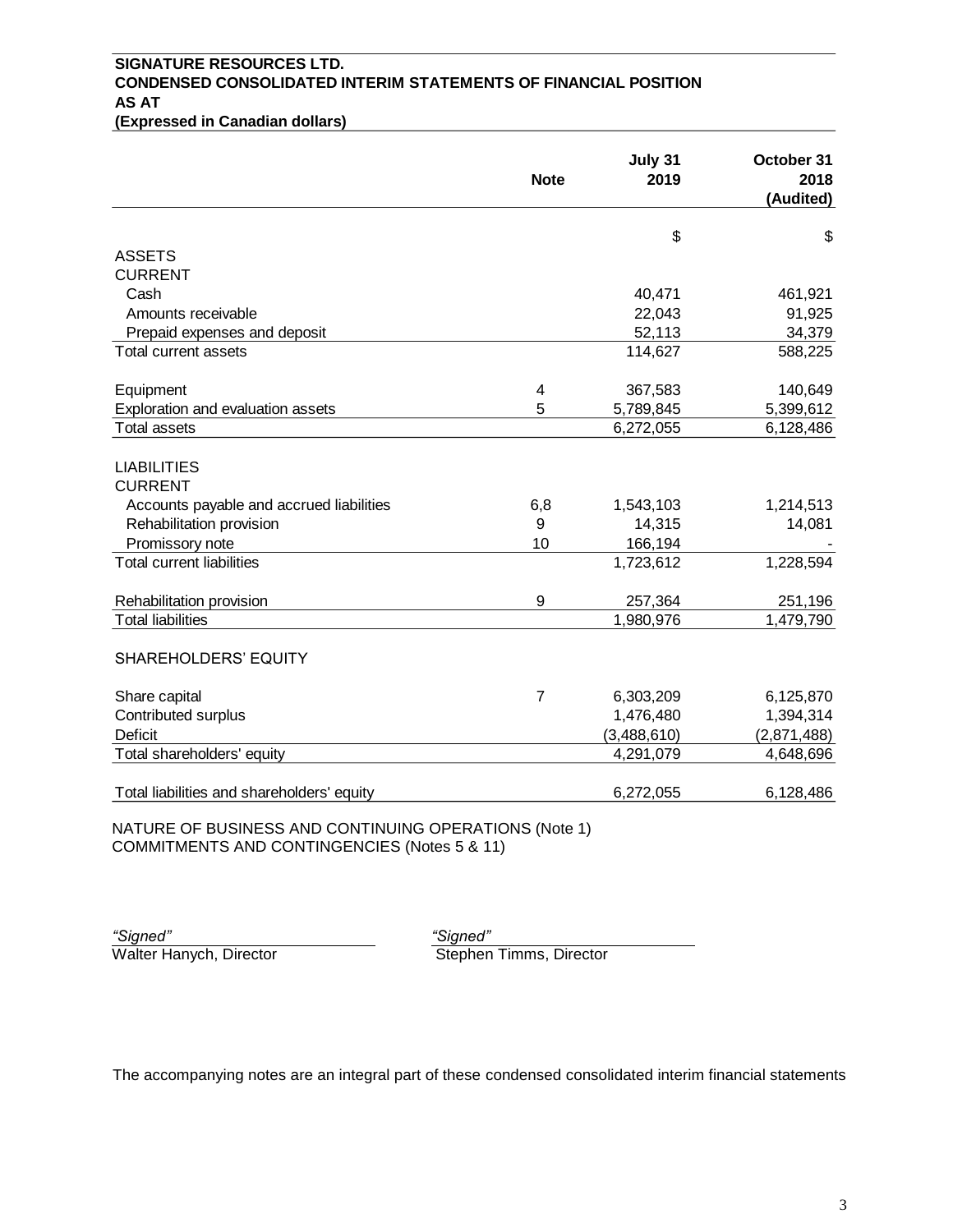### **SIGNATURE RESOURCES LTD. CONDENSED CONSOLIDATED INTERIM STATEMENTS OF LOSS AND COMPREHENSIVE LOSS FOR THE THREE AND NINE MONTH PERIODS ENDED JULY 31,**

**(Expressed in Canadian dollars)**

|                                                                | Three months ended, |            | Nine months ended, |            |
|----------------------------------------------------------------|---------------------|------------|--------------------|------------|
|                                                                | 2019                | 2018       | 2019               | 2018       |
|                                                                |                     |            |                    |            |
|                                                                | \$                  | \$         | \$                 | \$         |
| <b>GENERAL AND ADMINISTRATION</b>                              |                     |            |                    |            |
| Salaries and wages (Note 6)                                    | 76,200              | 66,200     | 275,009            | 187,800    |
| Office and general                                             | 79,061              | 53,574     | 138,071            | 150,849    |
| Professional fees                                              | 30,476              | 37,389     | 81,550             | 76,948     |
| Accretion expense (Note 9)                                     | 2,151               | 2,083      | 6,402              | 6,200      |
| Share-based payments (Notes 6 & 7)                             | 26,401              | 40,670     | 75,730             | 111,441    |
| Depreciation (Note 4)                                          | 20,505              |            | 39,244             |            |
| NET LOSS BEFORE OTHER ITEMS                                    | (234, 794)          | (199, 916) | (616,006)          | (533, 238) |
| Premium on flow-through shares income (Note 14)                |                     | 61,322     |                    | 108,412    |
| Foreign exchange income                                        | 545                 | 576        | 1,078              | 576        |
| Interest expense (Note 10)                                     | (2, 194)            |            | (2, 194)           |            |
| NET LOSS AND COMPREHENSIVE LOSS                                | (236,443)           | (138, 018) | (617, 122)         | (424,250)  |
|                                                                |                     |            |                    |            |
| LOSS PER SHARE, basic and diluted                              | (0.00)              | (0.00)     | (0.01)             | (0.01)     |
| Weighted average number of common shares, basic and<br>diluted |                     |            |                    |            |
|                                                                | 101,232,634         | 84,987,849 | 99,864,362         | 80,849,773 |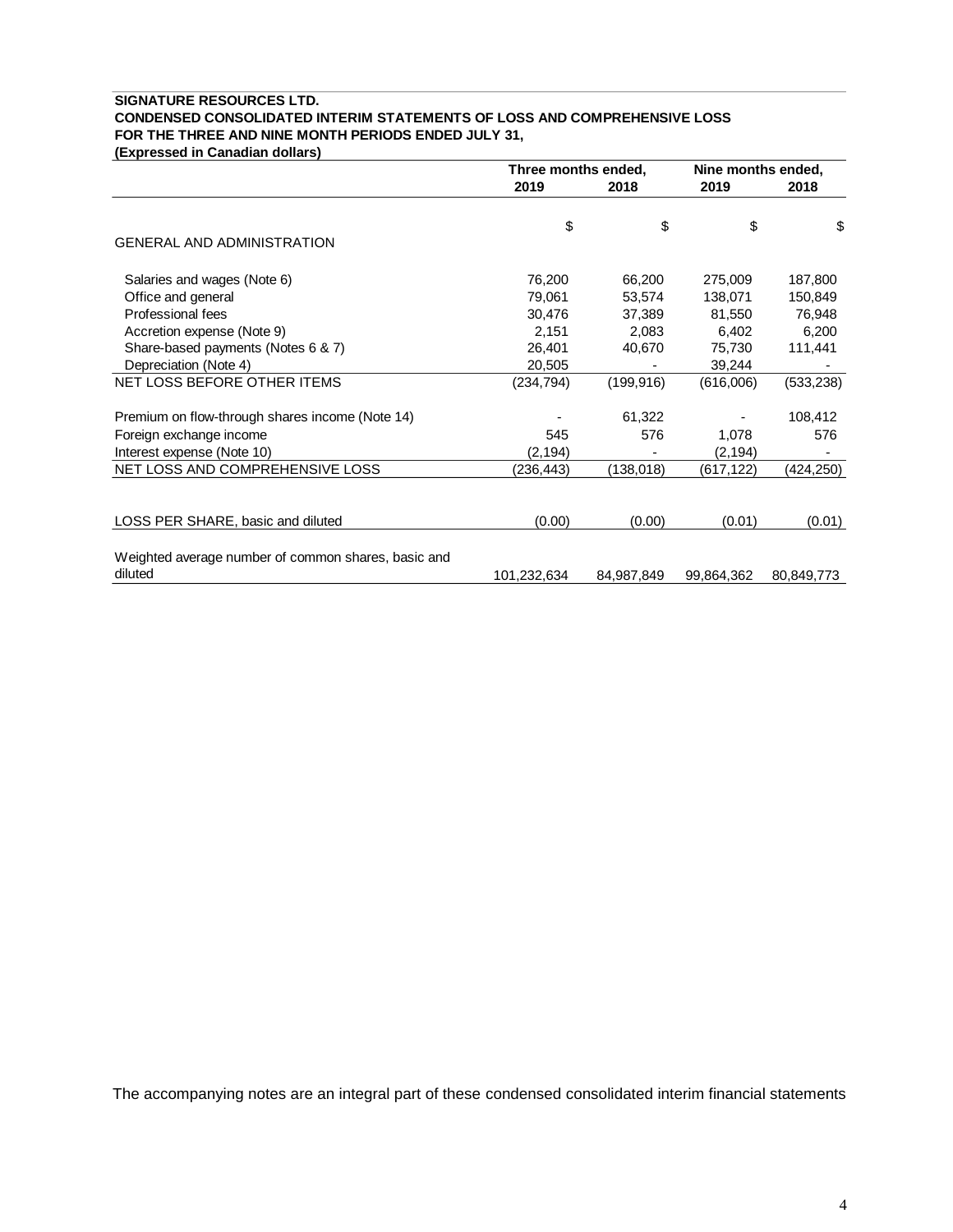### **SIGNATURE RESOURCES LTD. CONDENSED CONSOLIDATED INTERIM STATEMENTS OF CASH FLOWS FOR THE NINE MONTH PERIODS ENDED JULY 31,**

**(Expressed in Canadian dollars)**

|                                                                           | 2019       | 2018          |
|---------------------------------------------------------------------------|------------|---------------|
|                                                                           | \$         | \$            |
| <b>OPERATING ACTIVITIES</b>                                               |            |               |
| Net loss for the period                                                   | (617, 122) | (424, 250)    |
| Items not affecting cash:                                                 |            |               |
| Accretion expense (Note 9)                                                | 6,402      | 6,200         |
| Depreciation expense (Note 4)                                             | 39,244     |               |
| Share-based payments (Note 7)                                             | 75,730     | 111,441       |
| Premium on flow-through shares income (Note 14)                           |            | (108, 412)    |
| Interest expense (Note 10)                                                | 2,194      |               |
|                                                                           | (493, 552) | (415, 021)    |
| Changes in non-cash working capital items:                                |            |               |
| Amounts receivable                                                        | 69,882     | (65, 464)     |
| Prepaid expenses and deposit                                              | (17, 734)  | (2, 424)      |
| Accounts payable and accrued liabilities                                  | 328,590    | 99,408        |
| Cash flows used in operating activities                                   | (112, 814) | (383, 501)    |
| <b>FINANCING ACTIVITIES</b>                                               |            |               |
| Shares to be issued related to private placement (Note 7)                 |            | (74,000)      |
| Proceeds from private placement (Note 7)                                  | 136,555    | 1,811,600     |
| Share issuance costs (Note 7)                                             | (2,780)    | (82, 252)     |
| Exercise of warrants (Note 7)                                             |            | 217,444       |
| Exercise of options (Note 7)                                              | 50,000     |               |
| Proceeds from promissory note (Note 10)                                   | 164,000    |               |
| Cash flows from financing activities                                      | 347,775    | 1,872,792     |
| <b>INVESTING ACTIVITIES</b>                                               |            |               |
| Short-term investments                                                    |            | (450,000)     |
| Expenditures on exploration and evaluation assets (Note 5)                | (385, 595) | (582, 324)    |
| Expenditures on equipment (Note 4)                                        | (270, 816) | (90, 905)     |
| Cash flows used in investing activities                                   | (656, 411) | (1, 123, 229) |
|                                                                           |            |               |
| Change in cash during the period                                          | (421, 450) | 366,062       |
| Cash, beginning of period                                                 | 461,921    | 270,180       |
| Cash, end of period                                                       | 40,471     | 636,242       |
| Non-cash activities:                                                      |            |               |
| Depreciation included in exploration and evaluation assets (Note 4)<br>\$ | 4,638<br>P | 11,652        |
| \$<br>Finders' warrants issued (Note 7)                                   |            | 26,642        |
| \$<br>Issuance of shares for acquisition of Lingman Property              | \$         | 600,000       |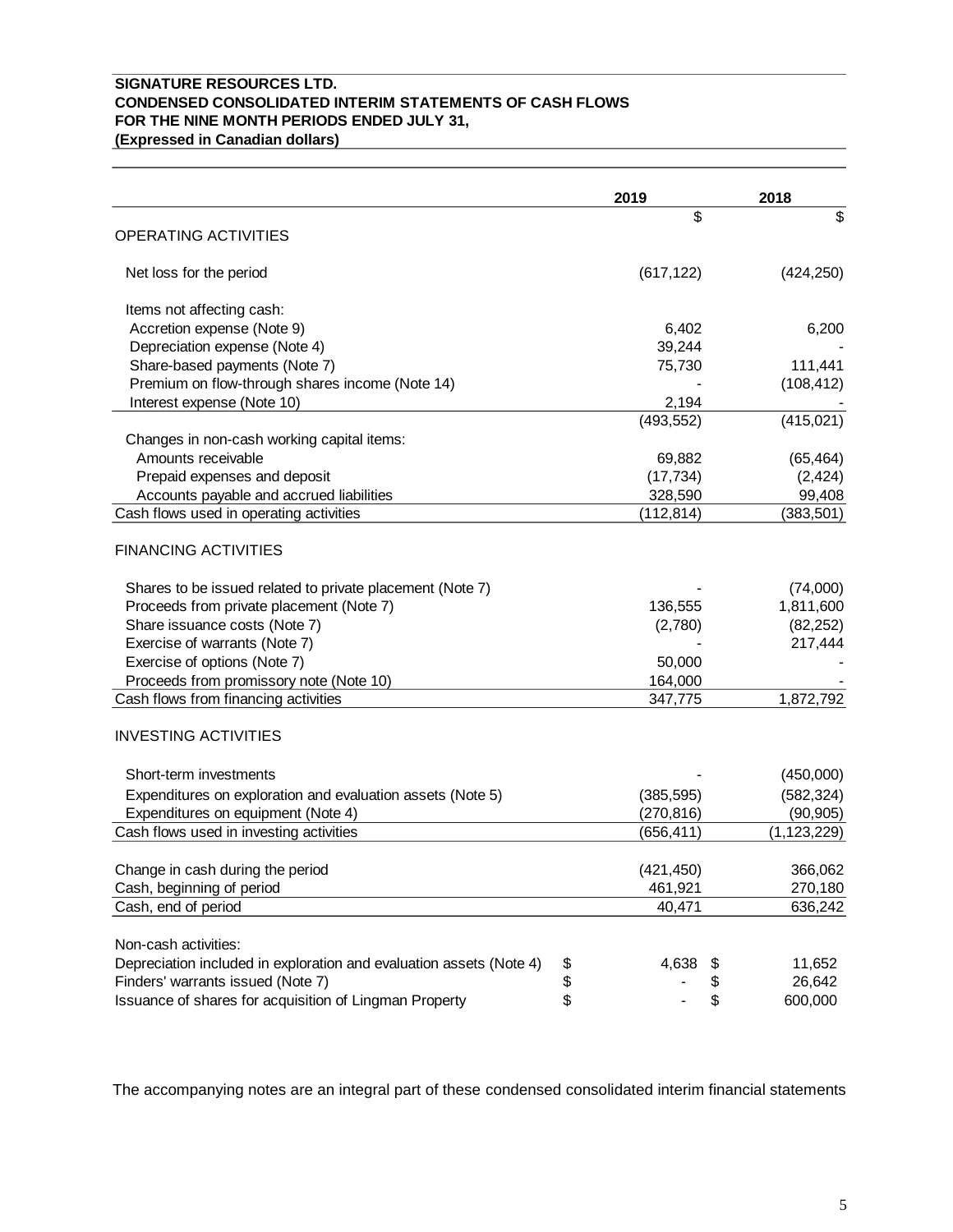### **SIGNATURE RESOURCES LTD. CONDENSED CONSOLIDATED INTERIM STATEMENTS OF CHANGES IN EQUITY FOR THE PERIODS ENDED JULY 31, 2019 AND 2018 (Expressed in Canadian dollars)**

|                                                |               | <b>Number of Number of Shares</b><br><b>Share Shares to be</b> |            |                          | <b>Contributed</b> |                |            |
|------------------------------------------------|---------------|----------------------------------------------------------------|------------|--------------------------|--------------------|----------------|------------|
|                                                | <b>Shares</b> | to be Issued                                                   | Capital    | <b>Issued</b>            | <b>Surplus</b>     | <b>Deficit</b> | Total      |
|                                                |               |                                                                |            | \$                       |                    | \$.            |            |
| Balance, October 31, 2017                      | 68,301,524    | 2,862,500                                                      | 3,698,212  | 213,239                  | 855,847            | (2,351,144)    | 2,416,154  |
| Private placement (Note 7)                     | 16,714,258    | (1,212,500)                                                    | 1,811,600  | (74,000)                 |                    |                | 1,737,600  |
| Issuance of warrants (Note 7)                  |               |                                                                | (427, 456) |                          | 427,456            |                |            |
| Acquisition of Lingside Property (Notes 5 & 7) | 5,000,000     |                                                                | 600,000    |                          |                    |                | 600,000    |
| Exercise of warrants (Note 7)                  | 5,348,870     | (1,000,000)                                                    | 378,540    | (61, 239)                | (99, 857)          |                | 217,444    |
| Share issuance costs (Note 7)                  |               |                                                                | (82, 252)  |                          |                    |                | (82, 252)  |
| Premium on flow-through shares (Notes 14 & 15) |               |                                                                | (265, 889) |                          |                    |                | (265, 889) |
| Share-based payments (Note 7)                  |               |                                                                |            |                          | 111,441            |                | 111,441    |
| Net loss and comprehensive loss for the period |               |                                                                |            |                          |                    | (424, 250)     | (424, 250) |
| Balance, July 31, 2018                         | 95,364,652    | 650,000                                                        | 5,712,755  | 78,000                   | 1,294,887          | (2,775,394)    | 4,310,248  |
| Balance, October 31, 2018                      | 99,093,969    |                                                                | 6,125,870  |                          | 1,394,314          | (2,871,488)    | 4,648,696  |
| Private placement (Note 7)                     | 1,820,735     |                                                                | 136,555    |                          |                    |                | 136,555    |
| Share issuance costs (Note 7)                  |               |                                                                | (2,780)    |                          |                    |                | (2,780)    |
| Issuance of warrants (Note 7)                  |               |                                                                | (30, 932)  |                          | 30,932             |                |            |
| Exercise of options (Note 7)                   | 1,000,000     |                                                                | 74,496     |                          | (24, 496)          |                | 50,000     |
| Share-based payments (Note 7)                  |               |                                                                |            |                          | 75,730             |                | 75,730     |
| Net loss and comprehensive loss for the period |               |                                                                |            |                          |                    | (617, 122)     | (617, 122) |
| Balance, July 31, 2019                         | 101,914,704   | $\overline{\phantom{a}}$                                       | 6,303,209  | $\overline{\phantom{a}}$ | 1,476,480          | (3,488,610)    | 4,291,079  |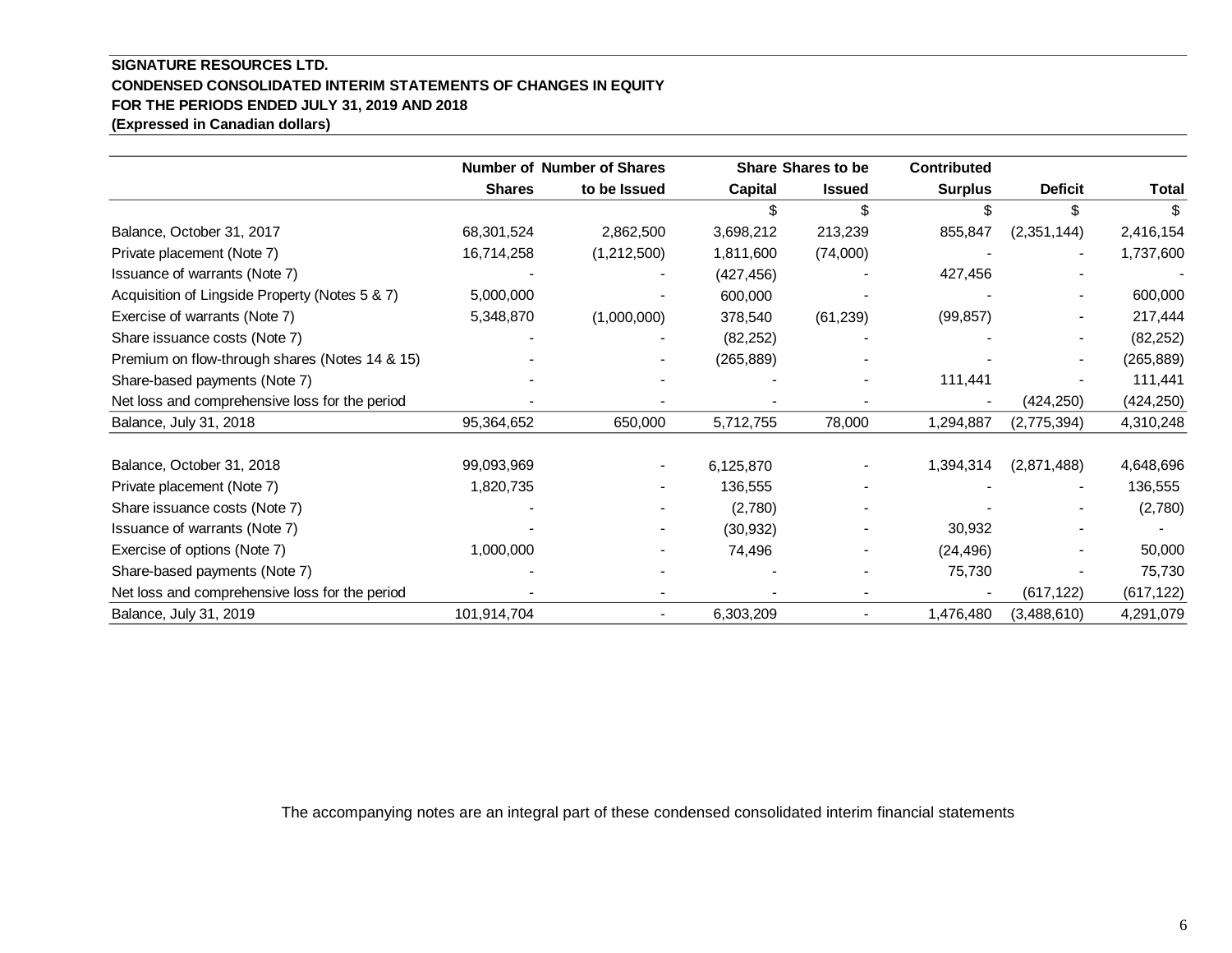### 1. NATURE OF BUSINESS AND CONTINUING OPERATIONS

Signature Resources Ltd. (the "Company" or "Signature") was incorporated on May 3, 2010, under the British Columbia Business Corporations Act. The Company's principal business activities include the acquisition and exploration of mineral properties in Canada. The Company's common shares are publicly traded on the TSX-Venture Exchange ("TSXV") under the stock symbol "SGU", on the OTCQB under the symbol "SGGTF", and on the FSE under the symbol "3S3". The Company's head office address is 200-366 Bay Street, Toronto, ON M5H 4B2.

At July 31, 2019, the Company had not yet determined whether its properties contained ore reserves that are economically recoverable. Although the Company has taken steps to verify title to the properties on which it is conducting exploration and in which it has an interest, in accordance with industry practice for the current stage of exploration of such properties, these procedures do not guarantee the Company's title. Property title may be subject to unregistered prior agreements or noncompliance with regulatory requirements. The Company's assets may also be subject to increases in taxes and royalties, renegotiation of contracts, currency exchange fluctuations and restrictions and political uncertainty.

As at July 31, 2019, the Company has an accumulated deficit of \$3,488,610 (October 31, 2018 - \$2,871,488), a working capital deficiency of \$1,608,985 (October 31, 2018 - \$640,369), and is not yet generating positive cash flows from operations. These factors indicate the existence of material uncertainties that cast significant doubt about the Company's ability to continue its operations as a going concern and to realize its assets as their carrying values are dependent upon obtaining additional financing and for generating revenues sufficient to cover its operating costs.

The Company will need to raise capital in order to fund its operations. To address its financing requirements, the Company will seek financing through debt and equity financings, asset sales, and rights offerings to existing shareholders. The ability of the Company to raise sufficient capital cannot be predicted at this time.

These condensed consolidated interim financial statements do not give effect to any adjustments which would be necessary should the Company be unable to continue as a going concern and therefore be required to realize its assets and discharge its liabilities in other than the normal course of business and at amounts different from those reflected in the accompanying condensed consolidated interim financial statements. Such adjustments could be material.

### 2. BASIS OF PRESENTATION AND STATEMENT OF COMPLIANCE

The Company's condensed consolidated interim financial statements have been prepared in accordance with International Accounting Standard (IAS) 34, "Interim Financial Reporting". Accordingly, these condensed consolidated interim financial statements do not include all information required for full annual financial statements and should be read in conjunction with the audited consolidated financial statements of the Company for the year ended October 31, 2018, which have been prepared in accordance with International Financial Reporting Standards ("IFRS") as issued by the International Accounting Standards Board. The condensed consolidated interim financial statements were authorized for issue by the Board of Directors on September 27, 2019.

These condensed consolidated interim financial statements include the accounts of the Company and its wholly-owned subsidiary, Cool Minerals Inc. All intercompany amounts and transactions have been eliminated on consolidation.

The condensed consolidated interim financial statements have been prepared on the historical cost basis except for certain financial instruments which are measured at fair value, as explained in the accounting policies set out in Note 3 of the Company's annual financial statements for the year ended October 31, 2018.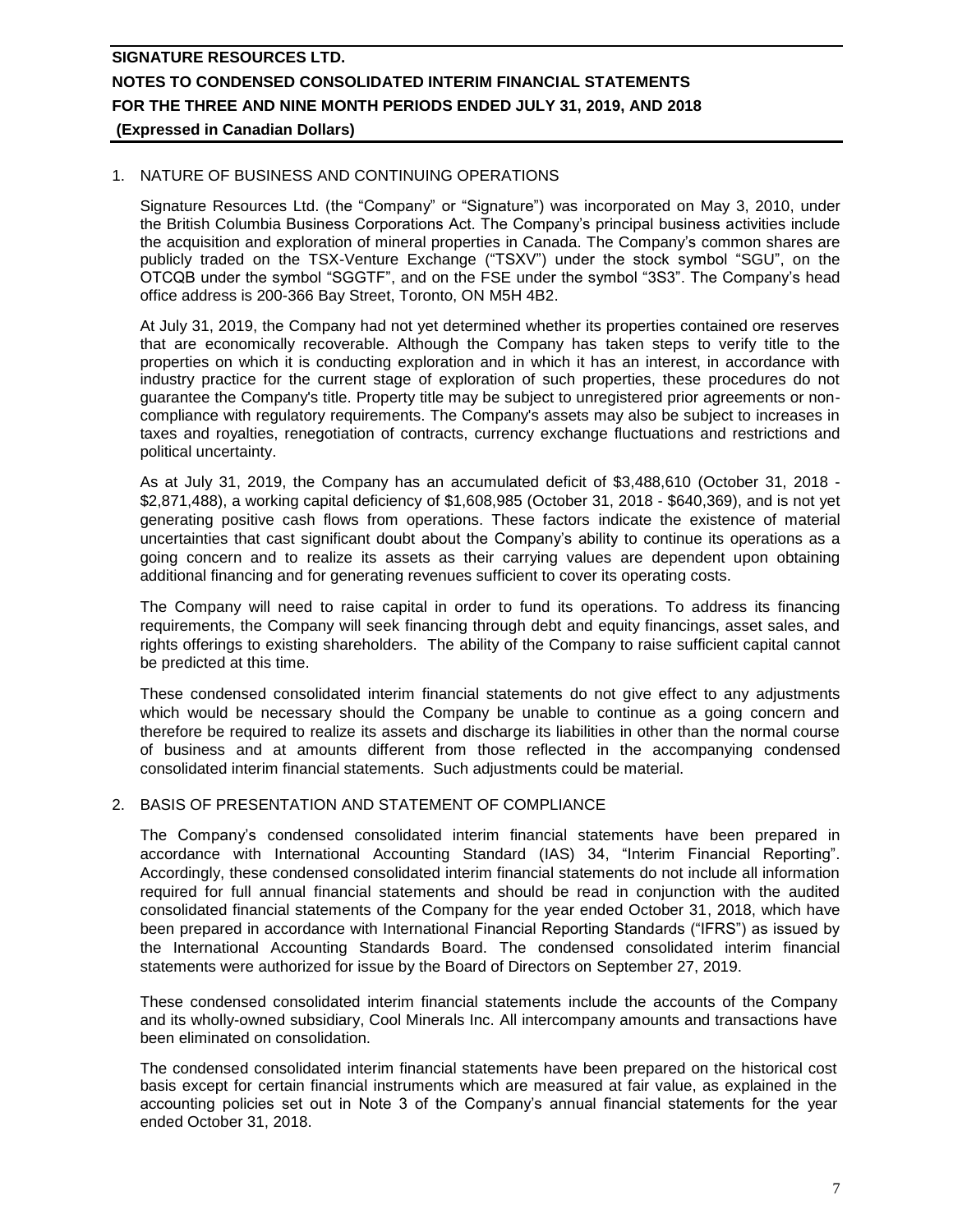### 2. BASIS OF PRESENTATION AND STATEMENT OF COMPLIANCE (continued)

The preparation of these financial statements under IFRS requires management to make certain estimates, judgments and assumptions about future events that affect the amounts reported in the financial statements and related notes to the financial statements. Although these estimates are based on management's best knowledge on the amount, event or actions, actual results may differ from those estimates and these differences could be material.

The areas which require management to make significant judgements, estimates and assumptions in determining carrying values include, but are not limited to:

i. Exploration and evaluation expenditures

The application of the Company's accounting policy for exploration and evaluation expenditures requires judgment in determining whether it is likely that future economic benefits will flow to the Company, which may be based on assumptions about future events or circumstances. Estimates and assumptions made may change if new information becomes available. If, after costs are capitalized, information becomes available suggesting that the recovery of expenditure is unlikely, the amount capitalized is written off to profit or loss in the period the new information becomes available.

ii. Income, value added, withholding and other taxes

The Company is subject to income, value added, withholding and other taxes. Significant judgment is required in determining the Company's provisions for taxes. There are many transactions and calculations for which the ultimate tax determination is uncertain during the ordinary course of business. The Company recognizes liabilities for anticipated tax audit issues based on estimates of whether additional taxes will be due. The determination of the Company's income, value added, withholding and other tax liabilities requires interpretation of complex laws and regulations. The Company's interpretation of taxation law as applied to transactions and activities may not coincide with the interpretation of the tax authorities. All tax related filings are subject to government audit and potential reassessment subsequent to the financial statement reporting period. Where the final tax outcome of these matters is different from the amounts that were initially recorded, such differences will impact the tax related accruals and deferred income tax provisions in the period in which such determination is made.

iii. Estimation of restoration, rehabilitation and environmental obligation:

Restoration, rehabilitation and environmental liabilities are estimated based on the Company's interpretation of current regulatory requirements, constructive obligations and are measured at fair value. Fair value is determined based on the net present value of estimated future cash expenditures for the settlement of restoration, rehabilitation and environmental liabilities that may occur upon ceasing exploration and evaluation activities. Such estimates are subject to change based on changes in laws and regulations and negotiations with regulatory authorities.

iv. Share-based payments

The Company measures the cost of equity-settled transactions by reference to the fair value of the equity instruments at the date at which they are granted. Estimating fair value for share-based payment transactions requires determining the most appropriate valuation model, which is dependent on the terms and conditions of the grant. This estimate also requires determining the most appropriate inputs to the valuation model including the expected life of the share option, volatility and dividend yield and making assumption about them, the assumptions and models used for estimating fair value for share-based payment transactions are disclosed in Note 7.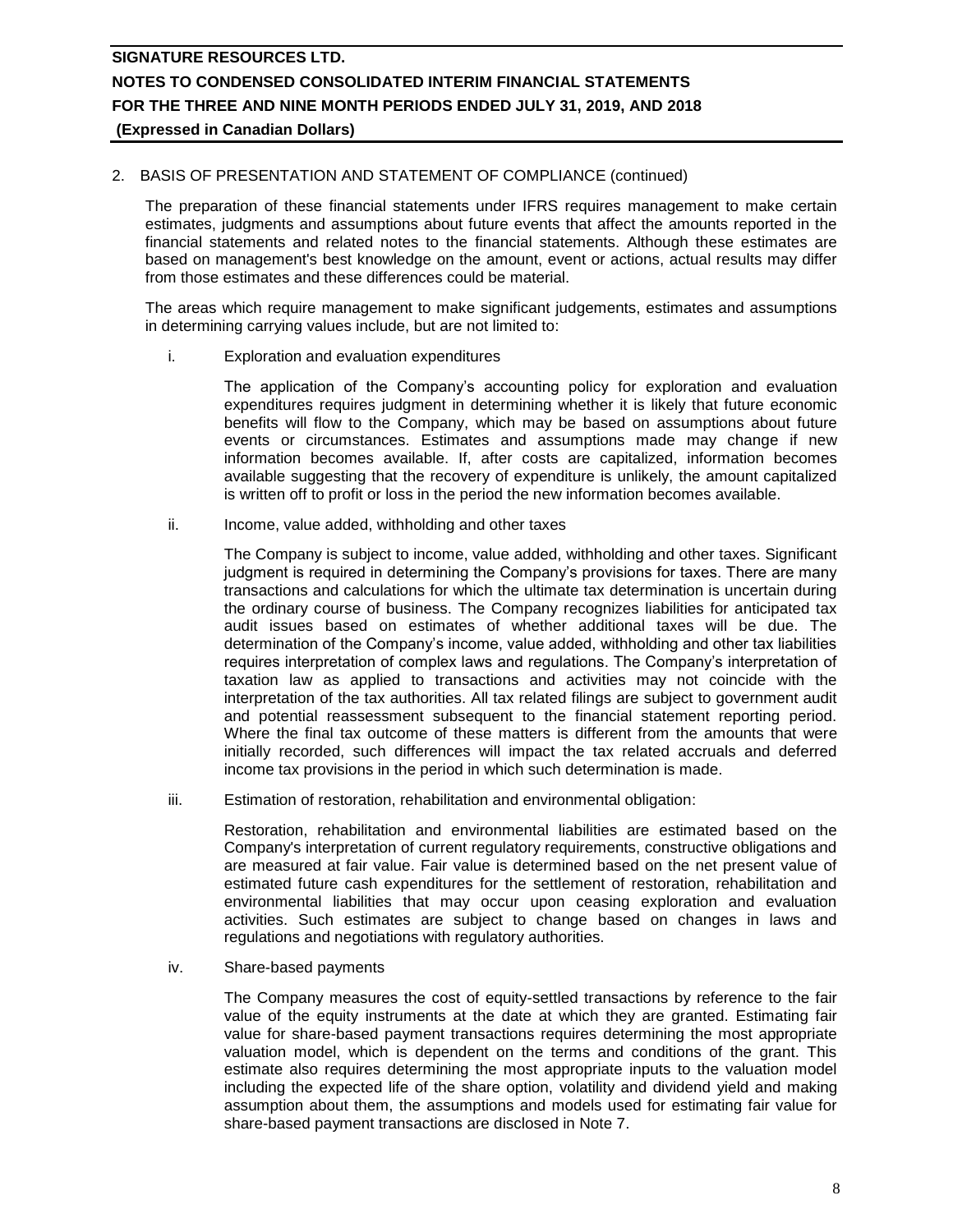### 3. SIGNIFICANT ACCOUNTING POLICIES

*Standards issued and effective for the period ended July 31, 2019:*

IFRS 9 – Financial Instruments ("IFRS 9") was issued by the IASB in November 2009 with additions in October 2010 and May 2013 and will replace IAS 39 Financial Instruments: Recognition and Measurement ("IAS 39"). IFRS 9 uses a single approach to determine whether a financial asset is measured at amortized cost or fair value, replacing the multiple rules in IAS 39. The approach in IFRS 9 is based on how an entity manages its financial instruments in the context of its business model and the contractual cash flow characteristics of the financial assets. Most of the requirements in IAS 39 for classification and measurement of financial liabilities were carried forward unchanged to IFRS 9, except that an entity choosing to measure a financial liability at fair value will present the portion of any change in its fair value due to changes in the entity's own credit risk in other comprehensive income, rather than within profit or loss. The new standard also requires a single impairment method to be used, replacing the multiple impairment methods in IAS 39. IFRS 9 is effective for annual periods beginning on or after January 1, 2018. The Company has assessed the impact of these standards and have determined that they do not have a significant impact on the Company's condensed consolidated interim financial statements.

#### *Standards issued but not yet effective for the period ended July 31, 2019:*

IAS 1 – Presentation of Financial Statements ("IAS 1") and IAS 8 – Accounting Policies, Changes in Accounting Estimates and Errors ("IAS 8") were amended in October 2018 to refine the definition of materiality and clarify its characteristics. The revised definition focuses on the idea that information is material if omitting, misstating or obscuring it could reasonably be expected to influence decisions that the primary users of general purpose financial statements make on the basis of those financial statements. The amendments are effective for annual reporting periods beginning on or after January 1, 2020. Earlier adoption is permitted.

IFRS 16 - Leases ("IFRS 16") was issued by the IASB in January 2016 and specifies the requirements to recognize, measure, present and disclose leases. IFRS 16 introduces a single accounting model for lessees and for all leases with a term of more than 12 months, unless the underlying asset is of low value. A lessee will be required to recognize a right-of-use asset, representing its right to use the underlying asset, and a lease liability, representing its obligation to make lease payments. IFRS 16 is effective for annual periods beginning on or after January 1, 2019 with early adoption permitted.

IFRS 3 – Business Combinations ("IFRS 3") was amended in October 2018 to clarify the definition of a business. This amended definition states that a business must include inputs and a process and clarified that the process must be substantive and the inputs and process must together significantly contribute to operating outputs. In addition it narrows the definitions of a business by focusing the definition of outputs on goods and services provided to customers and other income from ordinary activities, rather than on providing dividends or other economic benefits directly to investors or lowering costs and added a test that makes it easier to conclude that a company has acquired a group of assets, rather than a business, if the value of the assets acquired is substantially all concentrated in a single asset or group of similar assets. The amendments are effective for annual reporting periods beginning on or after January 1, 2020. Earlier adoption is permitted.

IFRS 10 – Consolidated Financial Statements ("IFRS 10") and IAS 28 – Investments in Associates and Joint Ventures ("IAS 28") were amended in September 2014 to address a conflict between the requirements of IAS 28 and IFRS 10 and clarify that in a transaction involving an associate or joint venture, the extent of gain or loss recognition depends on whether the assets sold or contributed constitute a business. The effective date of these amendments is yet to be determined, however early adoption is permitted.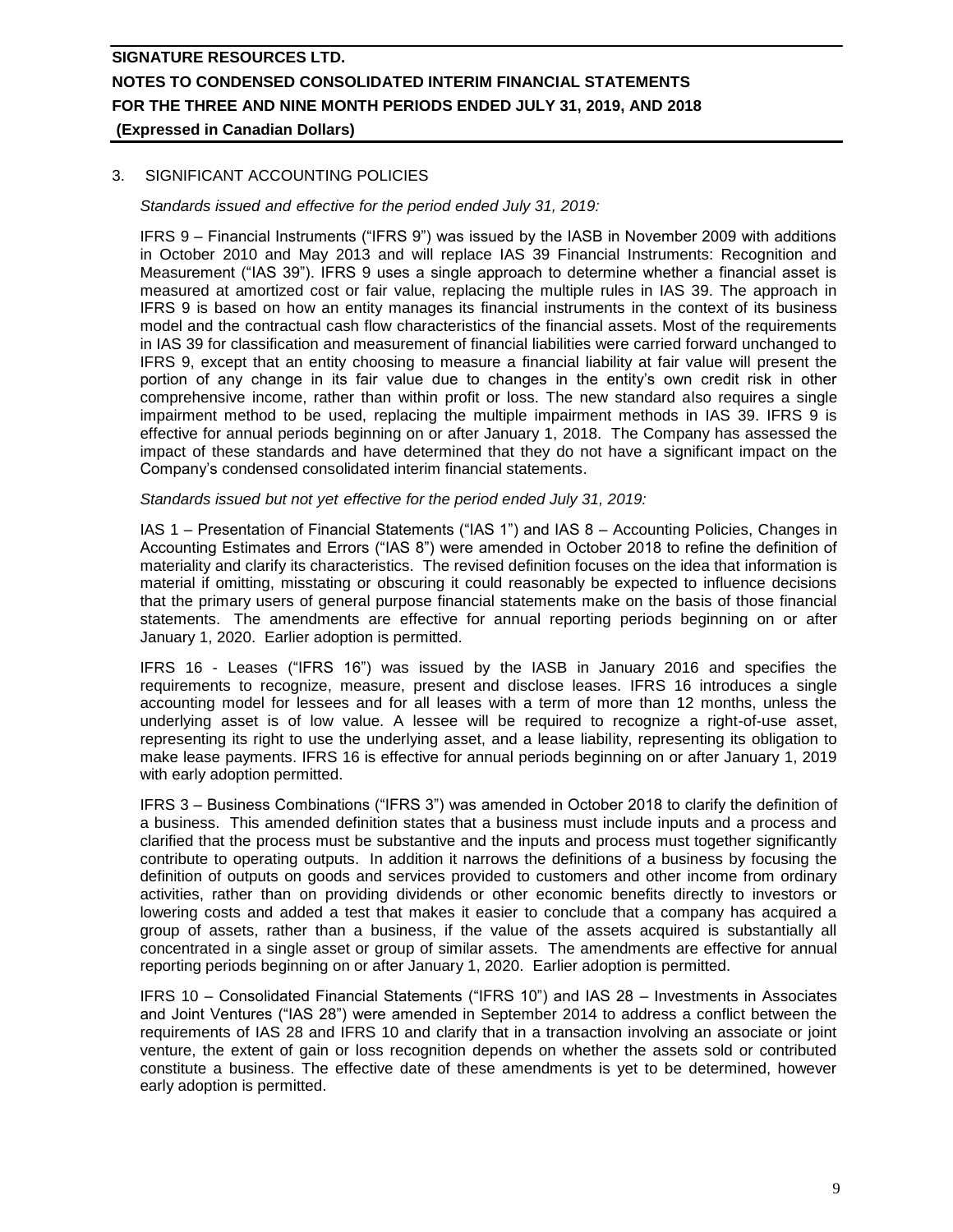### 3. SIGNIFICANT ACCOUNTING POLICIES (continued)

### *Standards issued but not yet effective as of July 31, 2019: (continued)*

IFRIC 23 - Uncertainty Over Income Tax Treatments ("IFRIC 23") was issued in June 2017 and clarifies the accounting for uncertainties in income taxes. The interpretation committee concluded that an entity shall consider whether it is probable that a taxation authority will accept an uncertain tax treatment. If an entity concludes it is probable that the taxation authority will accept an uncertain tax treatment, then the entity shall determine taxable profit (tax loss), tax bases, unused tax losses and credits or tax rates consistently with the tax treatment used or planned to be used in its income tax filings. If an entity concludes it is not probable that the taxation authority will accept an uncertain tax treatment, the entity shall reflect the effect of uncertainty in determining the related taxable profit (tax loss), tax bases, unused tax losses and credits or tax rates. IFRIC 23 is effective for annual periods beginning on or after January 1, 2019. Earlier adoption is permitted.

The Company has not early adopted these new or revised standards and is currently assessing the impact that these standards will have on the condensed consolidated interim financial statements.

### 4. EQUIPMENT

|                                 | <b>Computer and</b><br>communication |     |          |    |                  |     |         |
|---------------------------------|--------------------------------------|-----|----------|----|------------------|-----|---------|
|                                 | equipment                            |     | Vehicles |    | <b>Equipment</b> |     | Total   |
| Cost                            |                                      |     |          |    |                  |     |         |
| Balance, October 31, 2017       | \$<br>5,234                          | \$. | 9,299    | \$ | 12.895           | \$. | 27,428  |
| Additions for the year          |                                      |     |          |    | 139,285          |     | 139,285 |
| Balance, October 31, 2018       | \$<br>5,234                          | \$  | 9,299    | \$ | 152,180          | \$  | 166,713 |
| Additions for the period        |                                      |     |          |    | 270,816          |     | 270,816 |
| <b>Balance, July 31, 2019</b>   | \$<br>5,234                          | \$  | 9,299    | \$ | 422,996          | \$  | 437,529 |
| <b>Accumulated Depreciation</b> |                                      |     |          |    |                  |     |         |
| Balance, October 31, 2017       | \$<br>2,001                          | \$  | 2,170    | \$ | 2,997            | \$  | 7,168   |
| Depreciation for the year       | 1,744                                |     | 1,860    |    | 15,292           |     | 18,896  |
| Balance, October 31, 2018       | \$<br>3,745                          | \$  | 4,030    | \$ | 18,289           | \$  | 26,064  |
| Depreciation for the period     | 1,309                                |     | 1,395    |    | 41,179           |     | 43,882  |
| <b>Balance, July 31, 2019</b>   | \$<br>5,054                          | \$  | 5,425    | \$ | 59,468           | \$  | 69,946  |
| <b>Net Book Value</b>           |                                      |     |          |    |                  |     |         |
| <b>Balance, July 31, 2019</b>   | \$<br>180                            | \$  | 3,874    | \$ | 363,529          | \$  | 367,583 |
| Balance, October 31, 2018       | \$<br>1,489                          | S   | 5,269    | S  | 133,891          | \$  | 140,649 |

The depreciation for the nine months ended July 31, 2019 of \$43,882 (2018 - \$11,652) includes \$4,638 (2018 - \$11,652) included in exploration and evaluation assets (Note 5).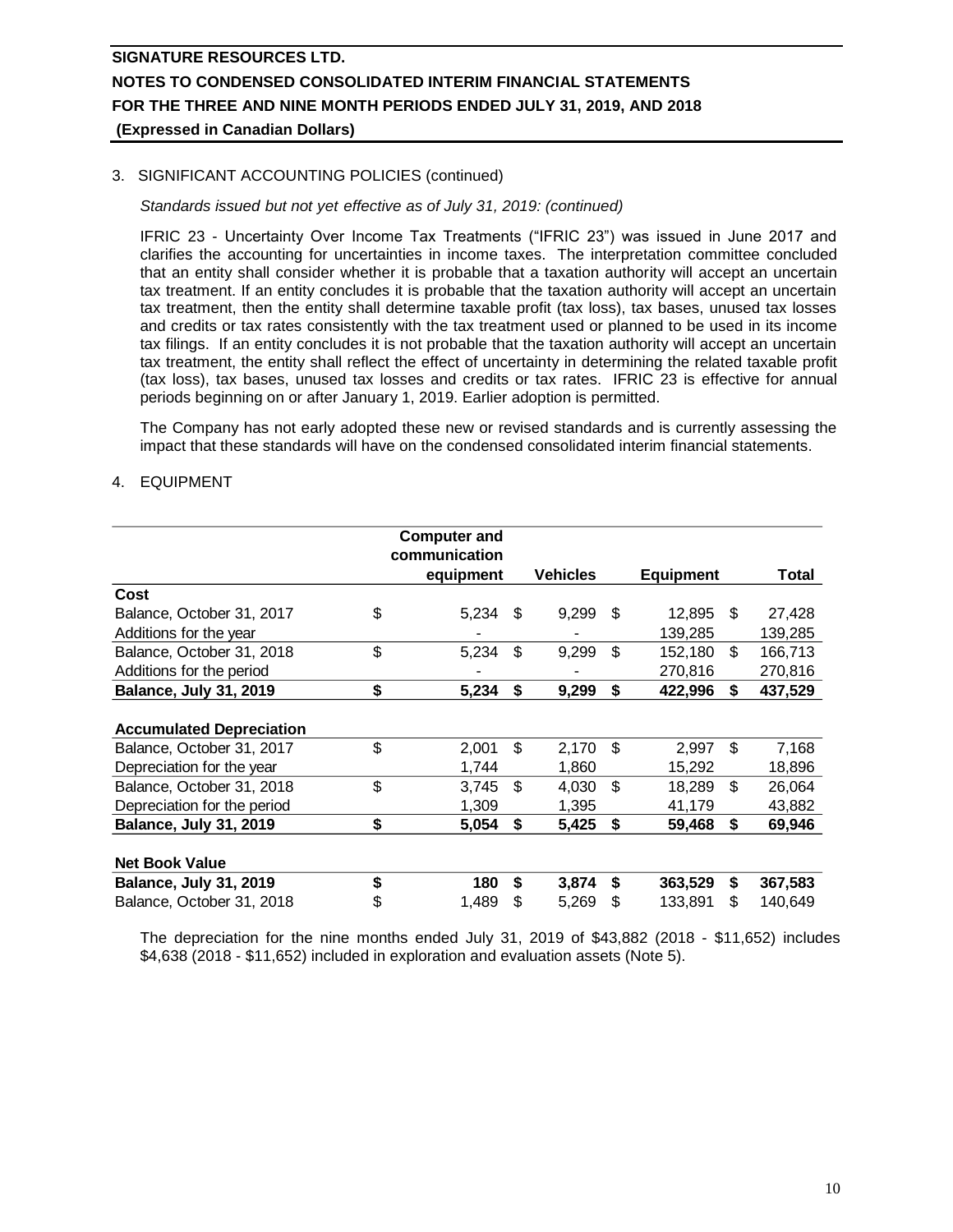# **Lingman Lake** Balance, October 31, 2017 3,425,330 Consulting expenses 186,078 Geological consulting 6,175 Contract labour 102,958 Logistics 266,525 Travel and lodging 196,207 Equipment rentals 6,496 Depreciation 6,184 Field supplies 87,610 Airborne survey 196,779 Staking 7,900 Geophysical consulting 114,590 Drilling 288,190 Acquisition costs 609,590 Balance, October 31, 2018 5,399,612 Staking 3,325 Consulting expenses 141,405 Geophysical consulting 81,941 Contract labour 12,650 Logistics 13,466 Travel and lodging 11,618 Equipment rentals 1,644 Depreciation (Note 4) 4,638 Field supplies 36,546 Drilling 83,000 **Balance, July 31, 2019 5,789,845**

### 5. EXPLORATION AND EVALUATION ASSETS

### Lingman Lake

On September 26, 2013, the Company acquired a 100% interest in the Lingman Lake gold properties in Ontario. A payment of \$200,000 was required to be made 12 months following exercise of the option. On February 11, 2015, the Company satisfied the \$200,000 payment by completing a shares for debt transaction.

### East Lingman Lake

On July 5, 2016, the Company completed its acquisition of the East Lingman Lake Properties consisting of twelve staked claims. To complete the acquisition, the Company issued 14,231,178 common shares at \$0.05 per share.

\$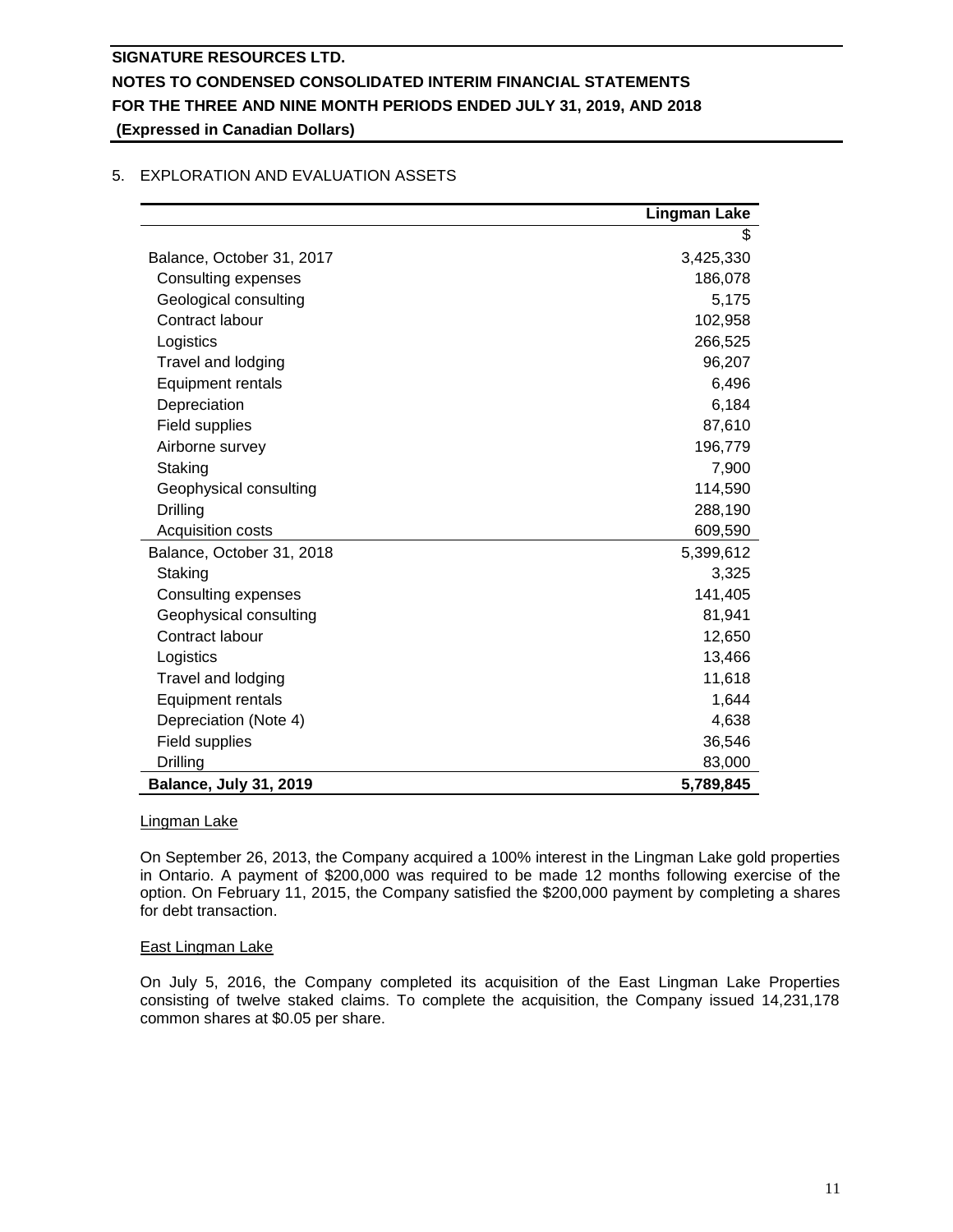### 5. EXPLORATION AND EVALUATION ASSETS (continued)

### Lingside Property

On May 15, 2018, the Company signed a binding asset purchase agreement (the "Agreement") to acquire the Lingside Property (the "Property"). Pursuant to the terms of the Agreement, Signature shall pay to the vendor \$600,000, payable by the delivery of 5,000,000 common shares in the capital of the Company at a deemed issue price of \$0.12 per common share, and will grant to the vendor a 3% net smelter returns royalty (the "Royalty") applicable to minerals produced from the Property. The Company may at any time repurchase one-half of the Royalty for \$1,500,000. On June 25, 2018, the Company announced the closing of this Property and issued 5,000,000 common shares of the Company at a price of \$0.12 per common share based on the quoted market price of the common shares, for aggregate consideration of \$600,000 (Note 7).

### 6. RELATED PARTY TRANSACTIONS AND KEY MANAGEMENT COMPENSATION

Transactions with related parties are incurred in the normal course of business and are measured at their fair values, which is the amount of consideration established and approved by the related parties. As at July 31, 2019, the Company owes \$161,496 (October 31, 2018 - \$27,661) to executives of the Company for unpaid salaries and wages. Other amounts owing to related parties total to \$30,779 (October 31, 2018 - \$21,946) as at July 31, 2019. These amounts are included in accounts payable and accrued liabilities and are unsecured, non-interest bearing and due on demand (Note 8).

- 7. SHARE CAPITAL
	- a) Authorized

Unlimited number of common shares without par value.

b) Issued and outstanding – see condensed consolidated interim statements of changes in equity.

On December 22, 2017, the Company completed a non-brokered private placement via two tranches, raising total gross proceeds of \$757,000 from the issuance of 3,400,000 units at \$0.08 per unit and 4,850,000 flow-through units at \$0.10 per unit. Cash proceeds of \$152,000, related to the first tranche of the private placement on November 14, 2017, was received prior to October 31, 2017 and was included in shares to be issued as at October 31, 2017 (Note 7(c)). Each unit consisted of one common share and one common share purchase warrant, with each warrant being exercisable into one common share at a price of \$0.15 for a period of two years. Each flowthrough unit consisted of one common share of the Company issued on a flow-through basis and one half of one warrant, with each whole warrant being exercisable into one common share at a price of \$0.15 for a period of two years. The Company issued a total of 5,825,000 warrants with a value of \$213,225 in connection with this private placement. The Company also issued finder's warrants to purchase 388,000 common shares, exercisable for a period of two years at a price of \$0.10 per share and valued at \$17,858. With respect to the warrants and finder's warrants, if the Company's closing share price is equal to or greater than \$0.25 for ten consecutive days, the Company may reduce the remaining life to 90 days by issuing a press release. Total issuance costs of \$48,885 were incurred in connection with this private placement. The total premium on the flow-through shares was \$157,000 (Note 14).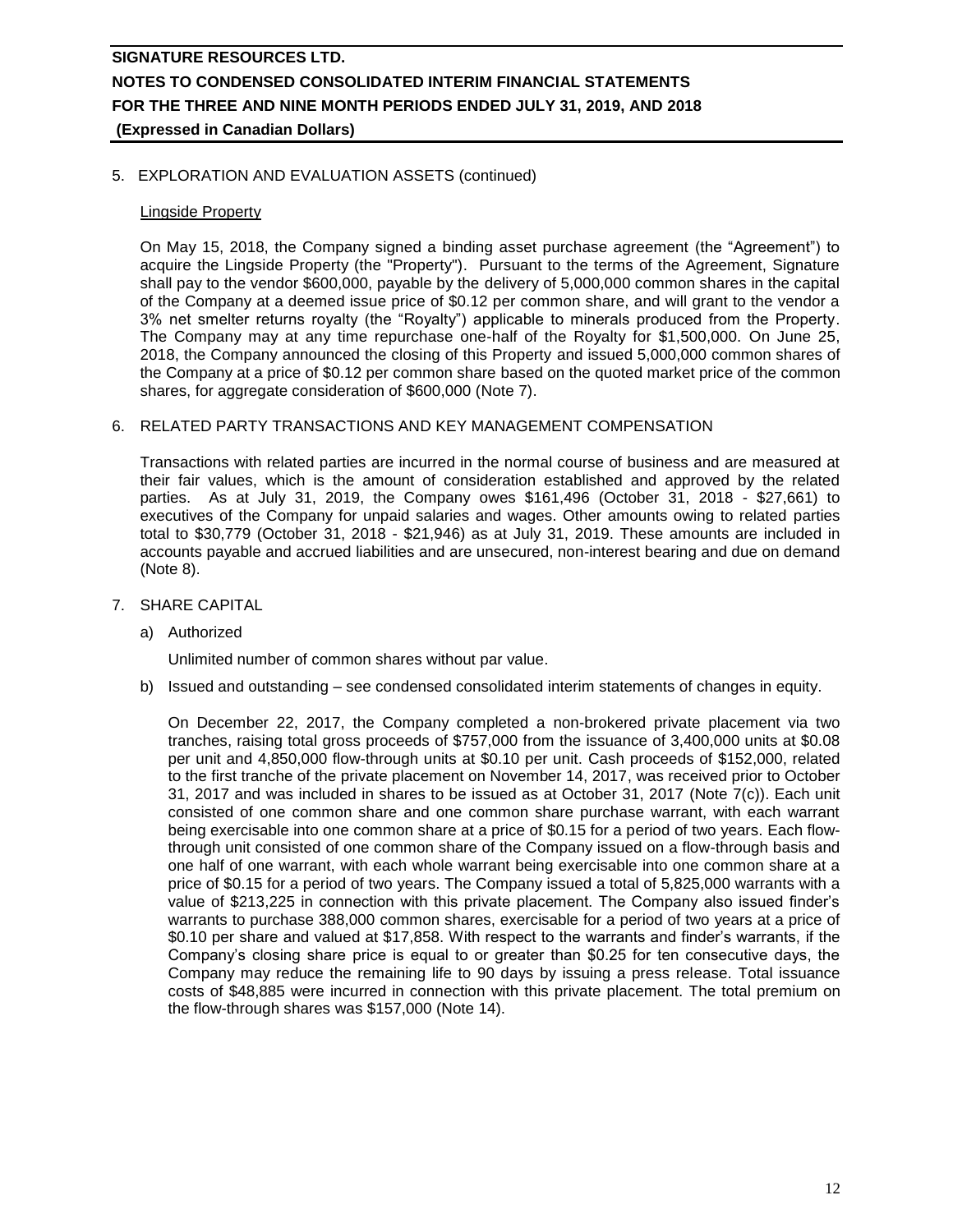#### 7. SHARE CAPITAL (continued)

b) Issued and outstanding – see condensed consolidated interim statements of changes in equity. (continued)

In connection with the closing of the first tranche of the private placement on November 14, 2017, 2,500,000 warrants were exercised, of which \$50,000 proceeds for 1,000,000 warrants was received prior to October 31, 2017 and was included in shares to be issued (Note 7(c)). During the year ended October 31, 2018, the Company received \$75,000 from the exercise of the remaining 1,500,000 warrants at an exercise price of \$0.05. The initial value of \$16,859 related to the warrants' original issuance was reclassified from contributed surplus to share capital.

On November 17, 2017, 1,670,000 warrants were exercised for cash proceeds of \$83,500. The initial value of \$19,525 related to the warrants' original issuance was reclassified from contributed surplus to share capital.

On June 25, 2018, the Company closed the first tranche (the "First Tranche") of a non-brokered private placement for gross proceeds of \$600,000 by issuing 5,000,000 non-flow-through units at \$0.12 per unit. No finders' fees were issued in conjunction with the closing of the First Tranche. Each non-flow-through unit consists of one common share of the Company and one warrant. Each warrant is exercisable for a period of two years at a price of \$0.25 per share from the date of issuance. The Company issued a total of 5,000,000 warrants with a value of \$162,576 in connection with this private placement. With respect to the warrants, if the Company's closing share price is equal to or greater than \$0.40 for ten consecutive days, the Company may reduce the remaining life to 30 days by issuing a press release.

On June 25, 2018, the Company announced the closing of the Lingside Property, under which it has issued 5,000,000 common shares of the Company at a price of \$0.12 per common share based on the quoted market price of the common shares, for aggregate consideration of \$600,000 (Note 5).

On July 24, 2018, the Company closed the second tranche (the "Second Tranche") of a nonbrokered private placement for gross proceeds of \$454,600. The Company issued 871,666 nonflow-through units at \$0.12 per unit and 2,592,592 flow-through common shares at \$0.135 per share. Each flow-through share consists of one flow-through common share. The Company issued a total of 871,666 warrants with a value of \$25,013 in connection with this private placement. The Company also issued finder's warrants to purchase 181,481 common shares, exercisable for a period of two years at a price of \$0.135 per share and valued at \$8,784.

Total issuance costs of \$33,366 were incurred in connection with this private placement. The total premium on the flow-through shares was \$108,889 (Note 14).

On July 24, 2018, 1,178,870 warrants were exercised for cash proceeds of \$58,944. The initial value of \$63,474 related to the warrants' original issuance was reclassified from contributed surplus to share capital.

On October 29, 2018, the Company closed the final tranche (the "Final Tranche") of a nonbrokered private placement for gross proceeds of \$447,518, bringing the total raised to \$1,502,118. The Company issued 3,729,317 non-flow-through units at \$0.12 per unit. The Company issued a total of 3,729,317 warrants with a value of \$86,292 in connection with this private placement, exercisable for a period of two years at a price of \$0.25 per share from the date of issuance. With respect to the warrants, if the Company's closing share price is equal to or greater than \$0.40 for ten consecutive days, the Company may reduce the remaining life to 30 days by issuing a press release. Total issuance costs of \$8,112 were incurred in connection with this private placement.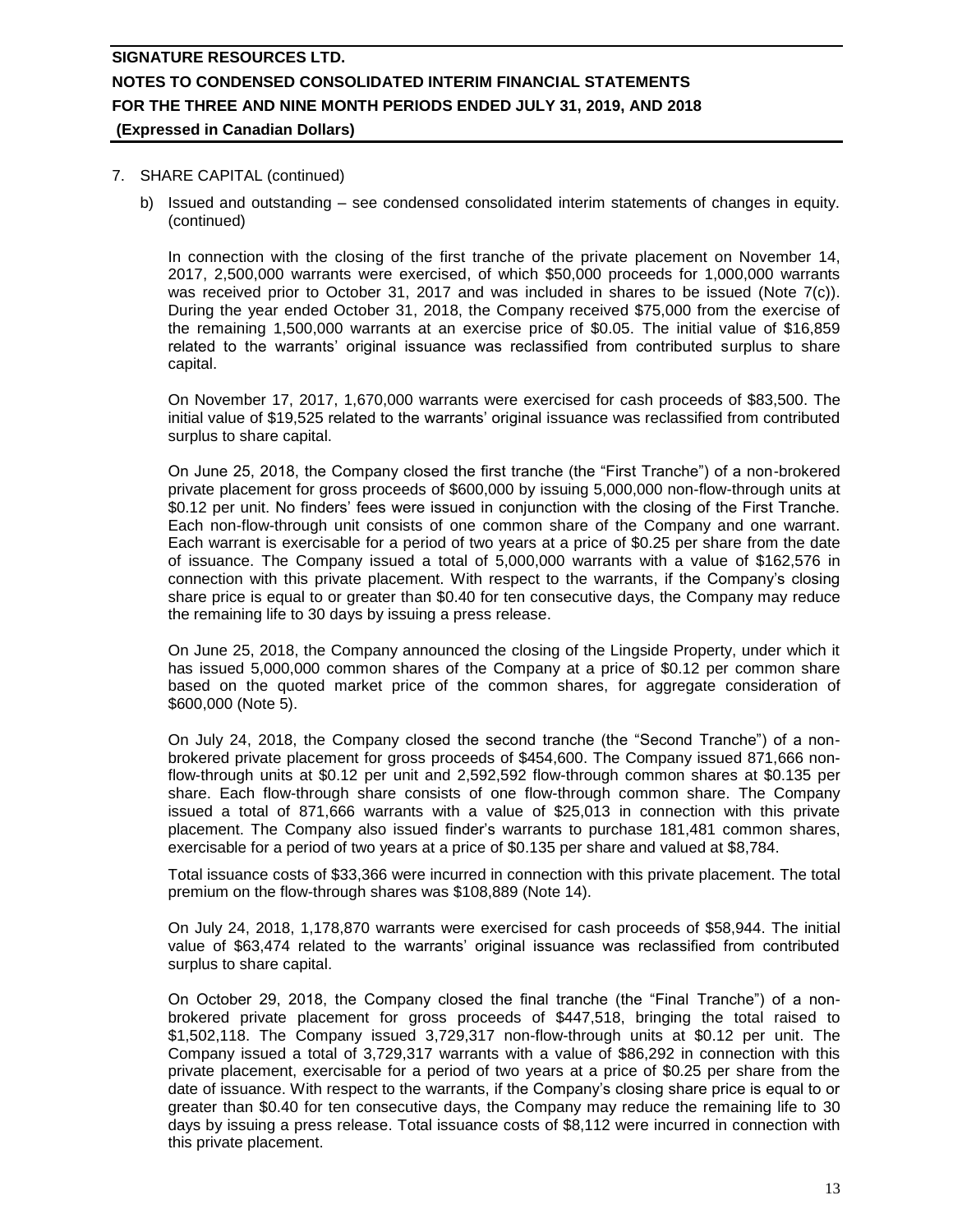#### 7. SHARE CAPITAL (continued)

b) Issued and outstanding – see condensed consolidated interim statements of changes in equity. (continued)

On November 1, 2018, the Company exercised 1,000,000 stock options with an exercise price of \$0.05 for total proceeds of \$50,000. The initial value of \$24,495 related to the options' original issuance was reclassified from contributed surplus to share capital.

On April 18, 2019, the Company closed the first tranche (the "First Tranche") of a non-brokered private placement for gross proceeds of \$136,555 by issuing 1,820,735 non-flow-through units at \$0.075 per unit. No finders' fees were issued in conjunction with the closing of the First Tranche. Each non-flow-through unit consists of one common share of the Company and one warrant. Each warrant is exercisable for a period of two years at a price of \$0.15 per share from the date of issuance. The Company issued a total of 1,820,735 warrants with a value of \$30,932 in connection with this private placement. With respect to the warrants, if the Company's closing share price is equal to or greater than \$0.25 for ten consecutive days, the Company may reduce the remaining life to 30 days by issuing a press release. Total issuance costs of \$2,780 were incurred in connection with this private placement.

c) Shares to be issued

Cash proceeds of \$152,000, related to the first tranche of the private placement on November 14, 2017, was received prior to October 31, 2017 (Note 7(b)). The Company also received cash proceeds of \$50,000 related to the exercise of 1,000,000 warrants at an exercise price of \$0.05 prior to October 31, 2017 (Note 7(b)). The initial value of \$11,239 related to the warrants' original issuance was reclassified from contributed surplus to shares to be issued. During the year ended October 31, 2018, the total value of \$213,239 in shares to be issued was transferred to share capital.

d) Stock option plan

Under the Company's stock option plan (the "Plan"), the Company's Board of Directors is authorized to grant stock options to directors, senior officers, employees, consultants, consultant company or management company employees of the Company and its subsidiaries not to exceed 10% of the issued and outstanding common shares of the Company from time to time. Stock options granted under the Plan are exercisable over a period not exceeding 10 years from the date granted. Exercise prices may not be less than the market price of the common shares at the time of the grant. An option shall vest in the manner imposed by the Board of Directors as a condition at the grant date.

|                             |                          | <b>Weighted Average</b> |
|-----------------------------|--------------------------|-------------------------|
|                             | <b>Number of Options</b> | <b>Exercise Price</b>   |
| Balance at October 31, 2017 | 3,910,000                | 0.054<br>S              |
| Expired                     | (250,000)                | 0.050                   |
| Granted                     | 3,950,000                | 0.091                   |
| Balance at October 31, 2018 | 7,610,000                | 0.073<br>S              |
| Granted                     | 250,000                  | 0.075                   |
| Exercised                   | (1,000,000)              | 0.050                   |
| <b>Expired</b>              | (435,000)                | 0.054                   |
| Balance at July 31, 2019    | 6,425,000                | 0.078<br>S              |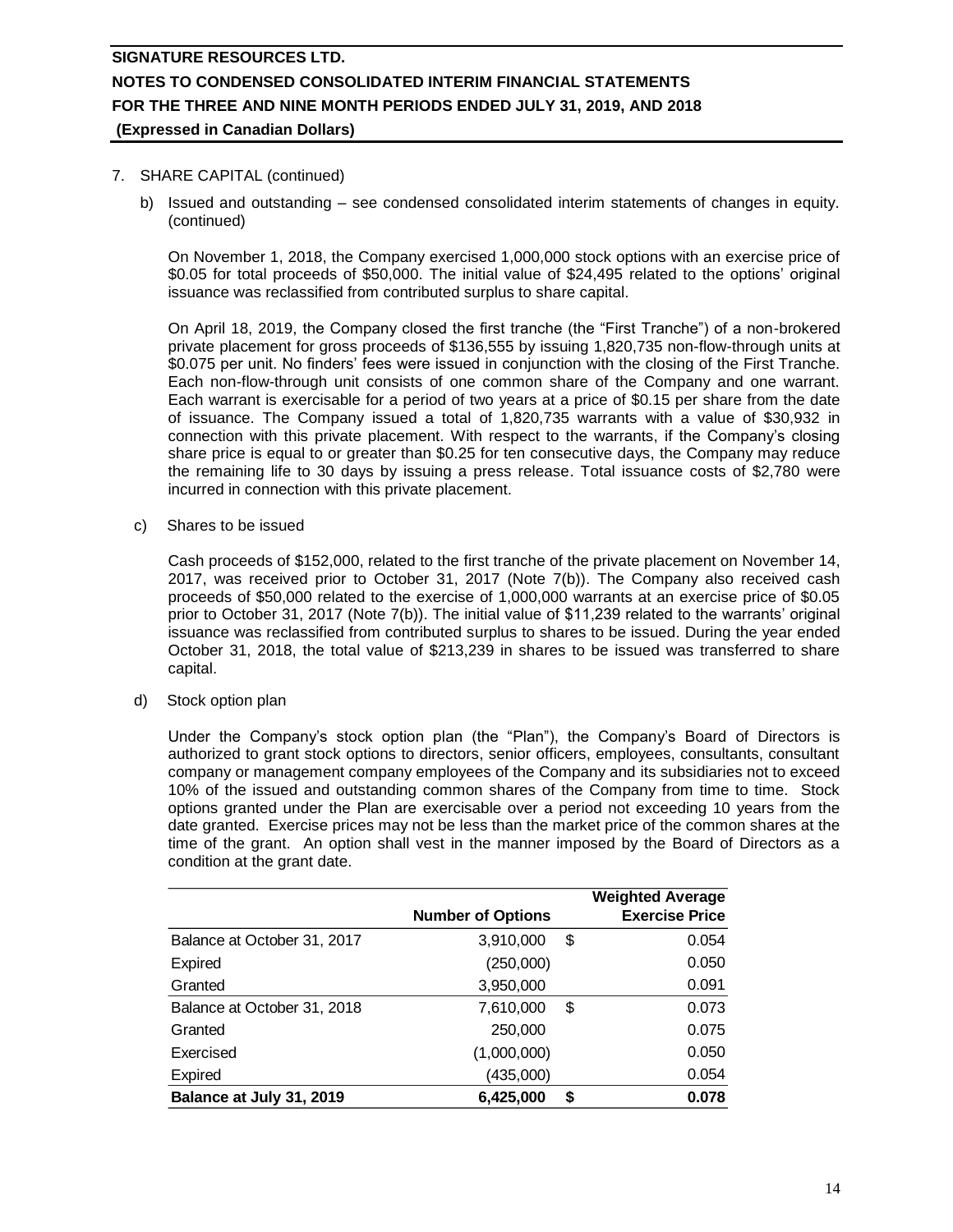### 7. SHARE CAPITAL (continued)

d) Stock option plan (continued)

|                   |                 |                             |                          | Number of          |
|-------------------|-----------------|-----------------------------|--------------------------|--------------------|
|                   | <b>Exercise</b> | <b>Weighted Average</b>     | <b>Number of Options</b> | <b>Options</b>     |
| <b>Grant Date</b> | Price (\$)      | <b>Remaining Life (yrs)</b> | Outstanding              | <b>Exercisable</b> |
| July 15, 2015     | 0.050           | 0.96                        | 250,000                  | 250,000            |
| July 19, 2016     | 0.055           | 1.97                        | 1,125,000                | 1,125,000          |
| August 9, 2016    | 0.060           | 2.03                        | 750,000                  | 750,000            |
| August 9, 2016    | 0.060           | 0.02                        | 100,000                  | 100,000            |
| March 1, 2018     | 0.080           | 3.59                        | 1.750.000                | 1,312,500          |
| March 20, 2018    | 0.080           | 3.64                        | 1,150,000                | 862,500            |
| October 17, 2018  | 0.120           | 4.22                        | 50,000                   | 20,000             |
| October 29, 2018  | 0.120           | 3.25                        | 500,000                  | 500,000            |
| October 29, 2018  | 0.120           | 4.25                        | 500,000                  | 250,000            |
| June 17, 2019     | 0.075           | 4.88                        | 250,000                  | 250,000            |
|                   | 0.078           | 3.05                        | 6,425,000                | 5,420,000          |

On March 1, 2018, the Company issued 1,750,000 options to consultants. The options have an exercise price of \$0.08 and expire on March 1, 2023. The options vest 25% at issuance and an additional 25% every six-month anniversary from issuance.

On March 20, 2018, the Company issued 1,150,000 options to directors and officers. The options have an exercise price of \$0.08 and expire on March 20, 2023. The options vest 25% at issuance and an additional 25% every six-month anniversary from issuance.

On October 17, 2018, the Company issued 50,000 options to a consultant. The options have an exercise price of \$0.12 and expire on October 17, 2023. The options vest 20% at issuance and an additional 20% every six-month anniversary from issuance.

On October 29, 2018, the Company issued 500,000 options to a consultant. The options have an exercise price of \$0.12 and expire on October 29, 2022. The options vest immediately upon issuance.

On October 29, 2018, the Company issued 500,000 options to a consultant. The options have an exercise price of \$0.12 and expire on October 29, 2023. The options vest 25% at issuance and an additional 25% every six-month anniversary from issuance.

On June 17, 2019, the Company issued 250,000 options to a consultant. The options have an exercise price of \$0.075 and expire on June 17, 2024. The options vest immediately upon issuance.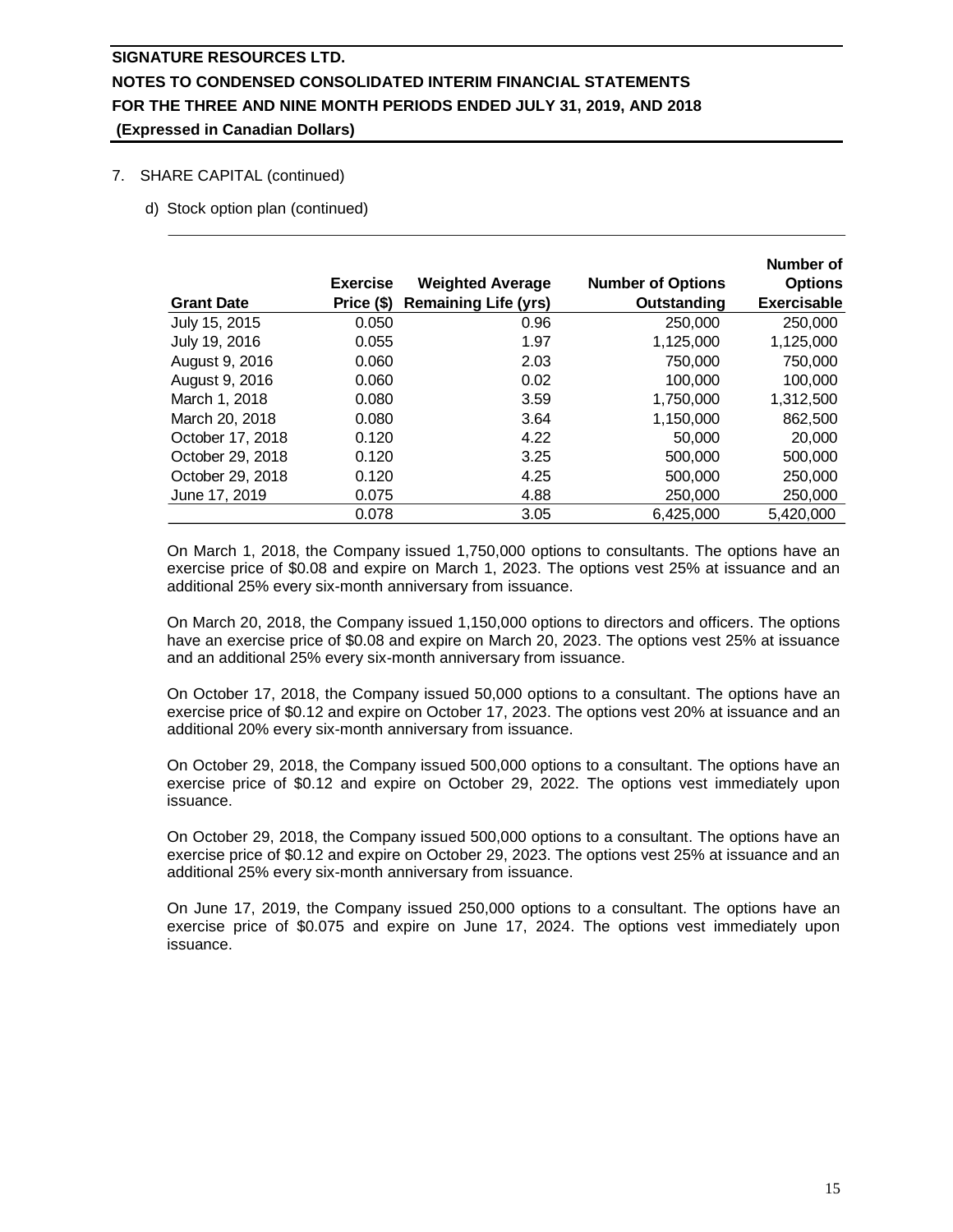### 7. SHARE CAPITAL (continued)

d) Stock option plan (continued)

The fair value of the Company's stock options issued was estimated using the Black-Scholes option pricing model using the following assumptions:

|                                                        | <b>July 31,</b><br>2019 | <b>July 31,</b><br>2018 |
|--------------------------------------------------------|-------------------------|-------------------------|
| Expected volatility (based on historical share prices) | 145%                    | 181%                    |
| Risk-free interest rate                                | 1.33%                   | 1.99-2.04%              |
| Expected life (years)                                  | 5                       | 5                       |
| Expected dividend yield                                | Nil                     | Nil                     |
| Forfeiture rate                                        | Nil                     | Nil                     |
| Underlying share price                                 | \$0.07                  | \$0.06-\$0.07           |

The average fair value of each option granted during the nine months ended July 31, 2019 was \$0.06 (2018 - \$0.06-\$0.07).

The compensation expense and charge to contributed surplus relating to the vesting of stock options for the nine months ended July 31, 2019 was \$75,730 (2018 - \$111,441).

#### (e) Warrants

| <b>Grant Date</b> | <b>Exercise</b><br>Price (\$) | <b>Weighted Average</b><br><b>Remaining Life (yrs)</b> | <b>Number of Warrants</b><br>Outstanding |
|-------------------|-------------------------------|--------------------------------------------------------|------------------------------------------|
| November 14, 2017 | 0.150                         | 0.29                                                   | 2,725,000                                |
| November 14, 2017 | 0.100                         | 0.29                                                   | 132,000                                  |
| December 22, 2017 | 0.150                         | 0.39                                                   | 3,100,000                                |
| December 22, 2017 | 0.100                         | 0.39                                                   | 256,000                                  |
| June 25, 2018     | 0.250                         | 0.90                                                   | 5,000,000                                |
| July 24, 2018     | 0.250                         | 0.98                                                   | 871,666                                  |
| July 24, 2018     | 0.135                         | 0.98                                                   | 181,481                                  |
| October 29, 2018  | 0.250                         | 1.25                                                   | 3,729,317                                |
| April 18, 2019    | 0.150                         | 1.72                                                   | 1,820,735                                |
|                   | 0.203                         | 0.87                                                   | 17,816,199                               |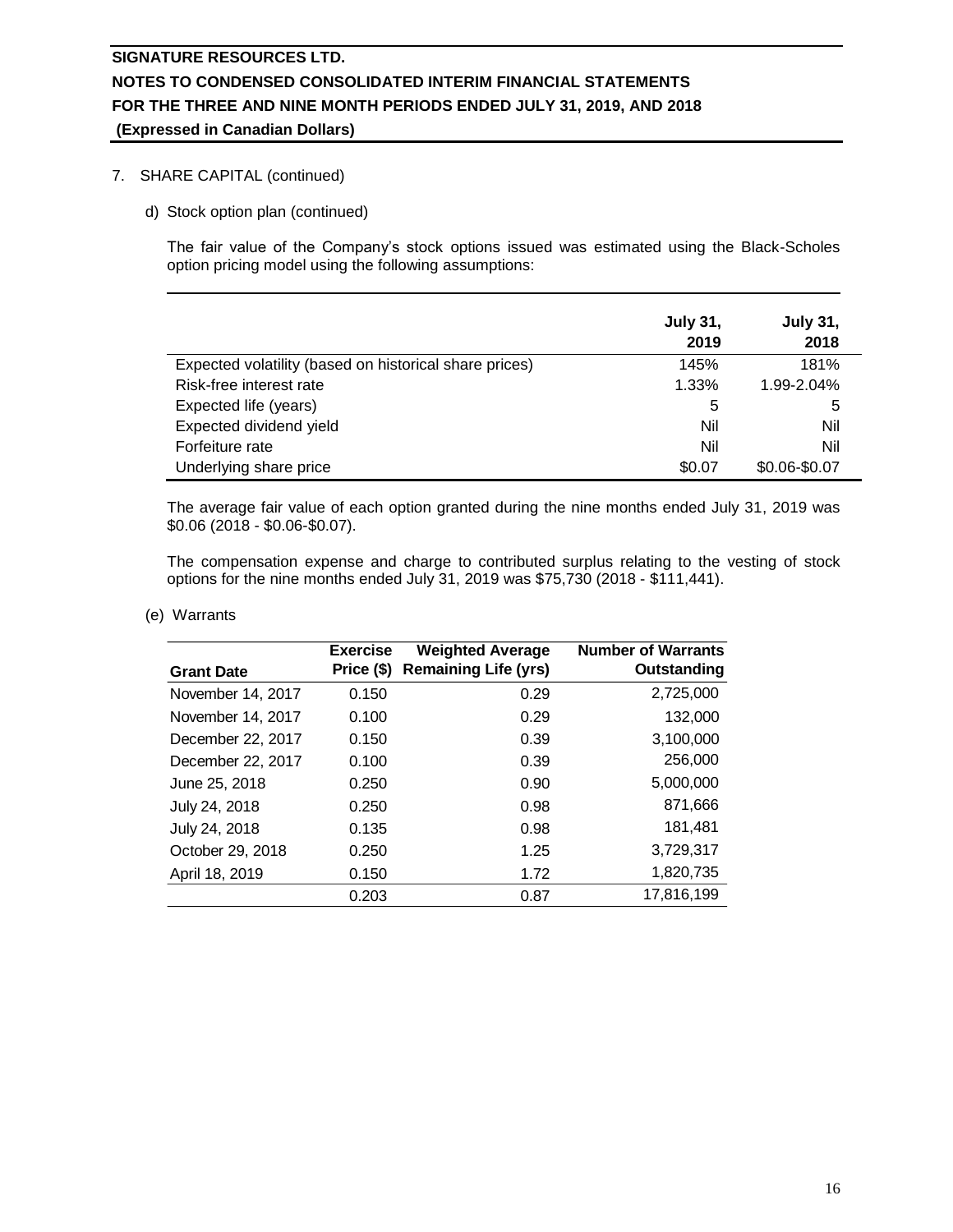#### 7. SHARE CAPITAL (continued)

(e) Warrants (continued)

On November 14, 2017, the Company issued 2,725,000 warrants with an exercise price of \$0.15 per common share, exercisable until November 14, 2019. The fair value for the warrants of \$69,148 was determined using the Black-Scholes pricing model.

On November 14, 2017, the Company issued 132,000 finder's warrants of the Company with an exercise price of \$0.10 per common share, exercisable until November 14. 2017. The fair value for the warrants of \$6,824 was determined using the Black-Scholes pricing model.

On December 22, 2017, the Company issued 3,100,000 warrants with an exercise price of \$0.15 per common share, exercisable until December 22, 2019. The fair value for the warrants of \$84,076 was determined using the Black-Scholes pricing model.

On December 22, 2017, the Company issued 256,000 finder's warrants of the Company with an exercise price of \$0.10 per common share, exercisable until December 22. 2017. The fair value for the warrants of \$11,034 was determined using the Black-Scholes pricing model.

On June 25, 2018, the Company issued 5,000,000 warrants of the Company with an exercise price of \$0.25 per common share, exercisable until June 25, 2020. The fair value for the warrants of \$162,576 was determined using the Black-Scholes pricing model.

On July 24, 2018, the Company issued 871,666 warrants of the Company with an exercise price of \$0.25 per common share, exercisable until July 24, 2020. The fair value for the warrants of \$25,013 was determined using the Black-Scholes pricing model.

On July 24, 2018, the Company issued 181,481 finder's warrants of the Company with an exercise price of \$0.135 per common share, exercisable until July 24, 2020. The fair value for the warrants of \$8,784 was determined using the Black-Scholes pricing model.

On October 29, 2018, the Company issued 3,729,317 warrants of the Company with an exercise price of \$0.25 per common share, exercisable until October 29, 2020. The fair value for the warrants of \$86,292 was determined using the Black-Scholes pricing model.

On April 18, 2019, the Company issued 1,820,735 warrants of the Company with an exercise price of \$0.15 per common share, exercisable until April 18, 2021. The fair value for the warrants of \$30,932 was determined using the Black-Scholes pricing model.

The fair value of the Company's warrants issued was estimated using the Black-Scholes option pricing model using the following assumptions for the periods ended July 31:

|                                                        | 2019   | 2018            |
|--------------------------------------------------------|--------|-----------------|
| Expected volatility (based on historical share prices) | 90%    | 98%-140%        |
| Risk-free interest rate                                | 1.66%  | 1.44%-1.77%     |
| Expected life (years)                                  |        | 2               |
| Expected dividend yield                                | Nil    | Nil             |
| Forfeiture rate                                        | Nil    | Nil             |
| Underlying share price                                 | \$0.07 | $$0.07 - $0.12$ |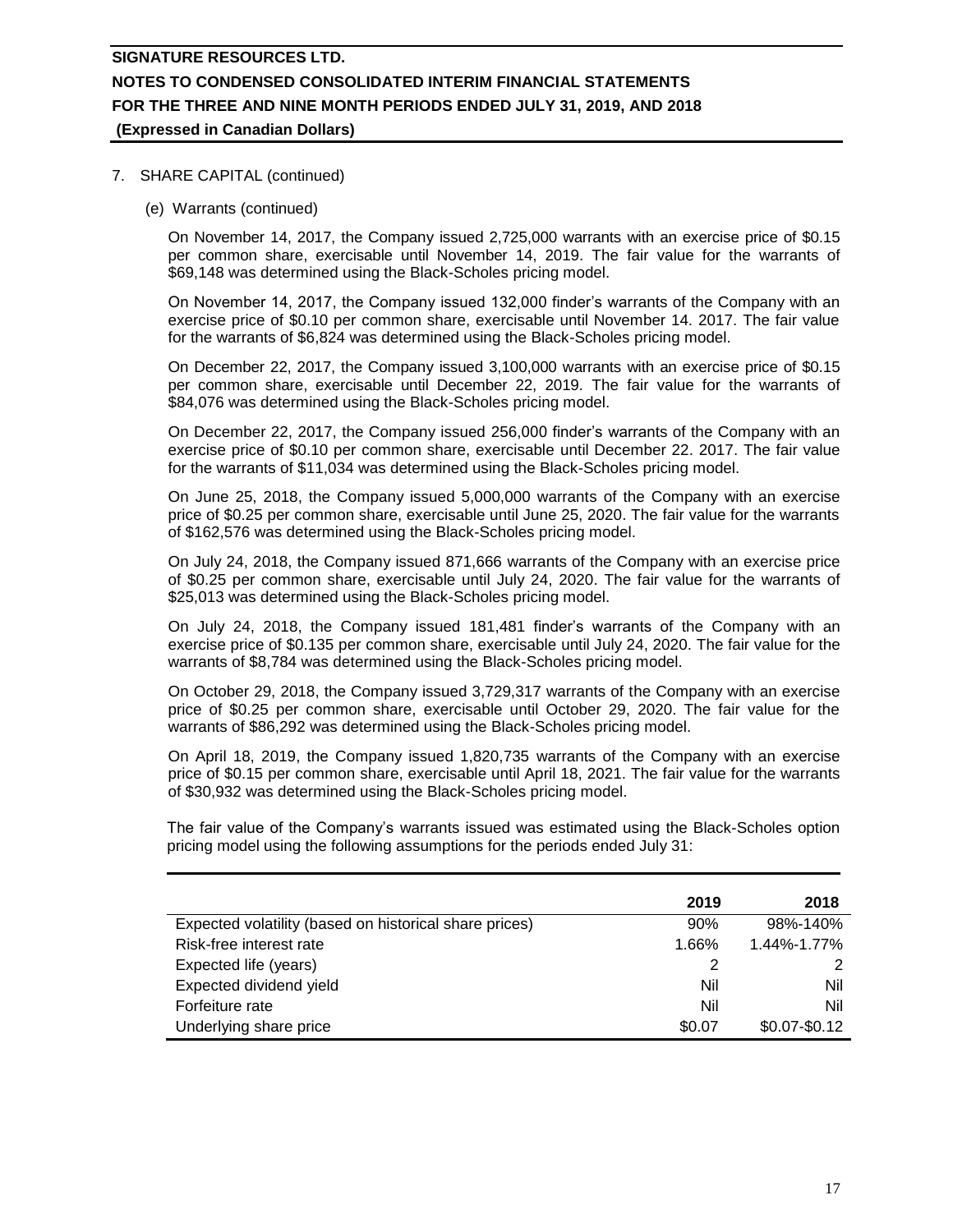### 8. ACCOUNTS PAYABLE AND ACCRUED LIABILITIES

|                                           | As at July 31,     | As at October 31, |
|-------------------------------------------|--------------------|-------------------|
|                                           | 2019               | 2018              |
| Accounts payable                          | \$<br>505.778 \$   | 284,898           |
| Accrued liabilities - MNDM <sup>(1)</sup> | 884.325            | 884.325           |
| Other accrued liabilities                 | 153,000            | 45,290            |
|                                           | \$<br>1,543,103 \$ | 1,214,513         |

(1) Prior to the acquisition of Cool Minerals and the Lingman Lake Property, the MNDM had requested the removal of certain above ground storage tanks containing approximately 800,000 litres of fuel that was considered a mine hazard. Due to the failure of the prior owners to comply with MNDM's request for it to be cleaned up, MNDM took action and managed the disposition of the fuel at a cost of \$884,325.

### 9. REHABILITATION PROVISION

Rehabilitation represents the legal and contractual obligations associated with the eventual closure of the Company's mining operations either progressively or at the end of the mine life. These obligations consist of costs associated with reclamation and monitoring activities and the removal of tangible assets from the Company's mining sites. Although the Company has had limited exploration, historical work done by other companies has resulted in the MNDM issuing an order to the Company requiring the filing of a closure plan. The Company has not yet prepared a formal closure plan, but has cost estimates for certain tasks which will be required to be completed as part of the request from MNDM and has hence recorded a rehabilitation provision based on these preliminary estimates.

At July 31, 2019, the total amount of the Company's rehabilitation provision was estimated, at initial recognition, to be \$230,000 and is expected to be incurred between 2018 and 2020. The present value of the rehabilitation provision at July 31, 2019 has been estimated at \$271,679 (October 31, 2018 - \$265,277), of which \$14,315 (October 31, 2018 - \$14,081) is current. Additional costs that cannot be estimated may be required. A summary of the Company's rehabilitation provision is presented below:

|                              |         | As at July 31, As at October 31, |
|------------------------------|---------|----------------------------------|
|                              | 2019    | 2018                             |
| Balance at beginning of year | 265,277 | 256.977                          |
| Accretion expense            | 6.402   | 8,300                            |
| Balance at end of period     | 271.679 | 265,277                          |

### 10. PROMISSORY NOTE

On June 3, 2019, the Company issued a promissory note for a principal amount of \$164,000, maturing on September 1, 2019 with an option to extend to December 1, 2019 upon advance written notice to the lender. The note bears a fixed interest rate of 8% per annum on the unpaid portion of the principal amount until fully repaid, accruing on a monthly basis and payable on the maturity date. Total accrued interest for the period ended July 31, 2019 is \$2,194 (2018 - \$Nil).

### 11. COMMITMENTS AND CONTINGENCIES

As at July 31, 2019, the Company has incurred all eligible expenditures in respect of its December 2017 and July 2018 flow-through financings (Note 14). As at July 31, 2019, the Company has recorded a rehabilitation provision for its environmental liabilities (Note 9).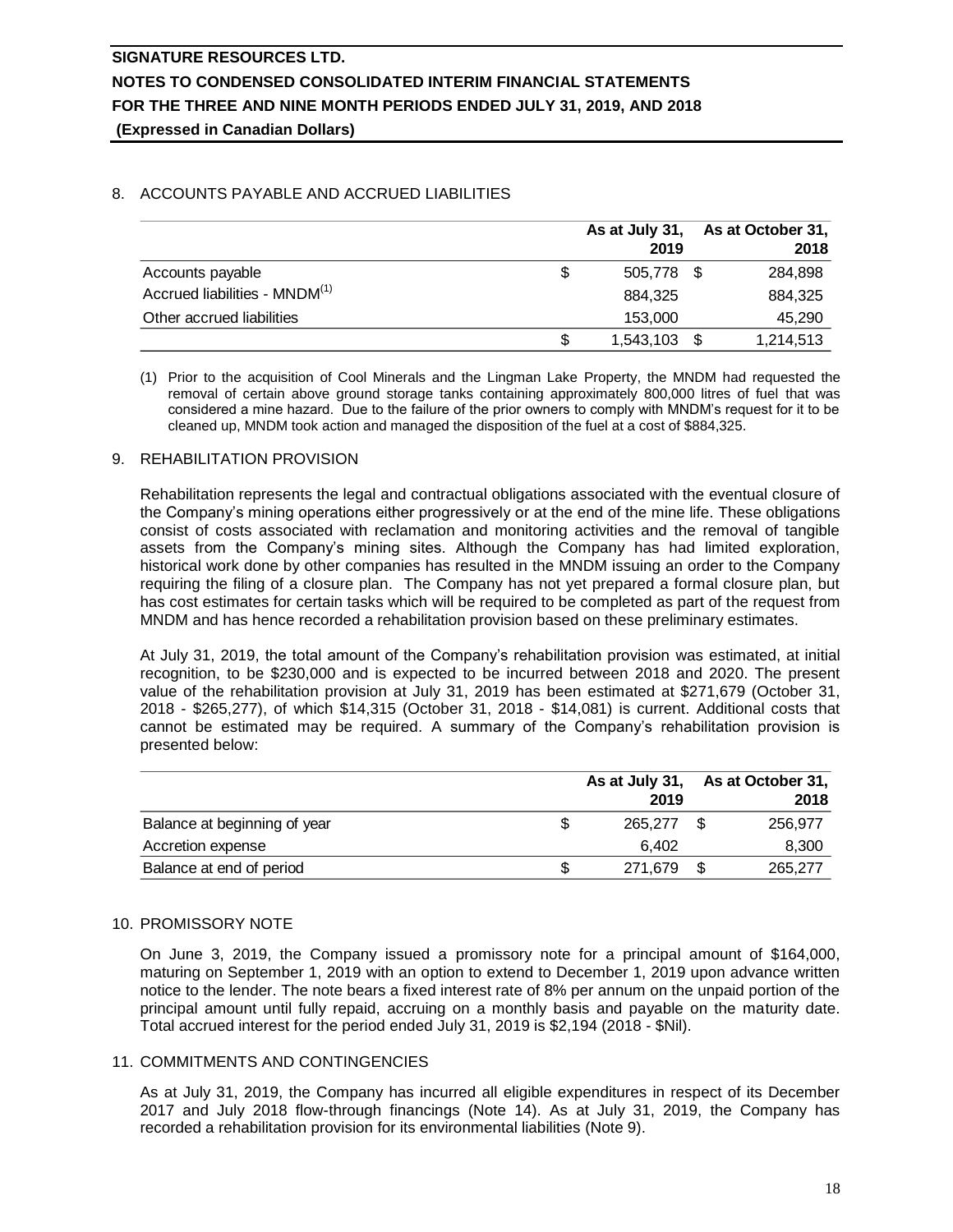### 12. MANAGEMENT OF CAPITAL

The Company considers its capital structure to include the components of shareholders' equity. Management's objective is to ensure that there is sufficient capital to minimize liquidity risk and to continue as a going concern. As the Company's properties are in the exploration and evaluation stage, the Company is currently unable to self-finance its operations. Although the Company has been successful in the past in obtaining financing through the sale of equity securities, there can be no assurance that the Company will be able to obtain adequate financing in the future, or that the terms of such financings will be favourable. The Company did not change its approach to capital management during the periods ended July 31, 2019 and 2018.

#### 13. FINANCIAL INSTRUMENTS

#### Fair Value

The Company's financial instruments consist of cash, amounts receivable, accounts payable and accrued liabilities and a promissory note. The fair values of financial instruments other than cash and short-term investments approximate their carrying values because of their current nature.

The following table summarizes the carrying values of the Company's financial instruments:

|                                   | As at July 31, | As at October 31, |
|-----------------------------------|----------------|-------------------|
|                                   | 2019           | 2018              |
|                                   |                |                   |
| FVTPL (i)                         | 40.471         | 461.921           |
| Loans and receivables (ii)        | 22.043         | 91.925            |
| Other financial liabilities (iii) | 1,709,297      | 1,214,513         |

#### (i) Cash

(ii) Amounts receivable

(iii) Accounts payable and accrued liabilities, and promissory note

The Company classifies its fair value measurements in accordance with the three levels fair value hierarchy as follows:

- Level 1 Unadjusted quoted prices in active markets for identical assets or liabilities
- Level 2 Inputs other than quoted prices that are observable for the asset or liability either directly or indirectly, and
- Level 3 Inputs that are not based on observable market date.

The Company's financial instruments measured at fair value on a recurring basis at July 31, 2019 are as follows:

|      | Level <sup>1</sup> | Level 2                  | Level 3                  | Total  |
|------|--------------------|--------------------------|--------------------------|--------|
|      | ◡                  |                          | Φ                        | ง      |
| Cash | 40,471             | $\overline{\phantom{a}}$ | $\overline{\phantom{a}}$ | 40,471 |
|      | 40,471             | $\overline{\phantom{a}}$ |                          | 40,471 |

The Company's financial instruments measured at fair value on a recurring basis at October 31, 2018 are as follows:

|      | Level <sup>1</sup> | Level 2                  | Level 3                  | Total   |
|------|--------------------|--------------------------|--------------------------|---------|
|      |                    |                          | ۰D                       | จ       |
| Cash | 461,921            |                          | ۰.                       | 461,921 |
|      | 461,921            | $\overline{\phantom{a}}$ | $\overline{\phantom{0}}$ | 461,921 |